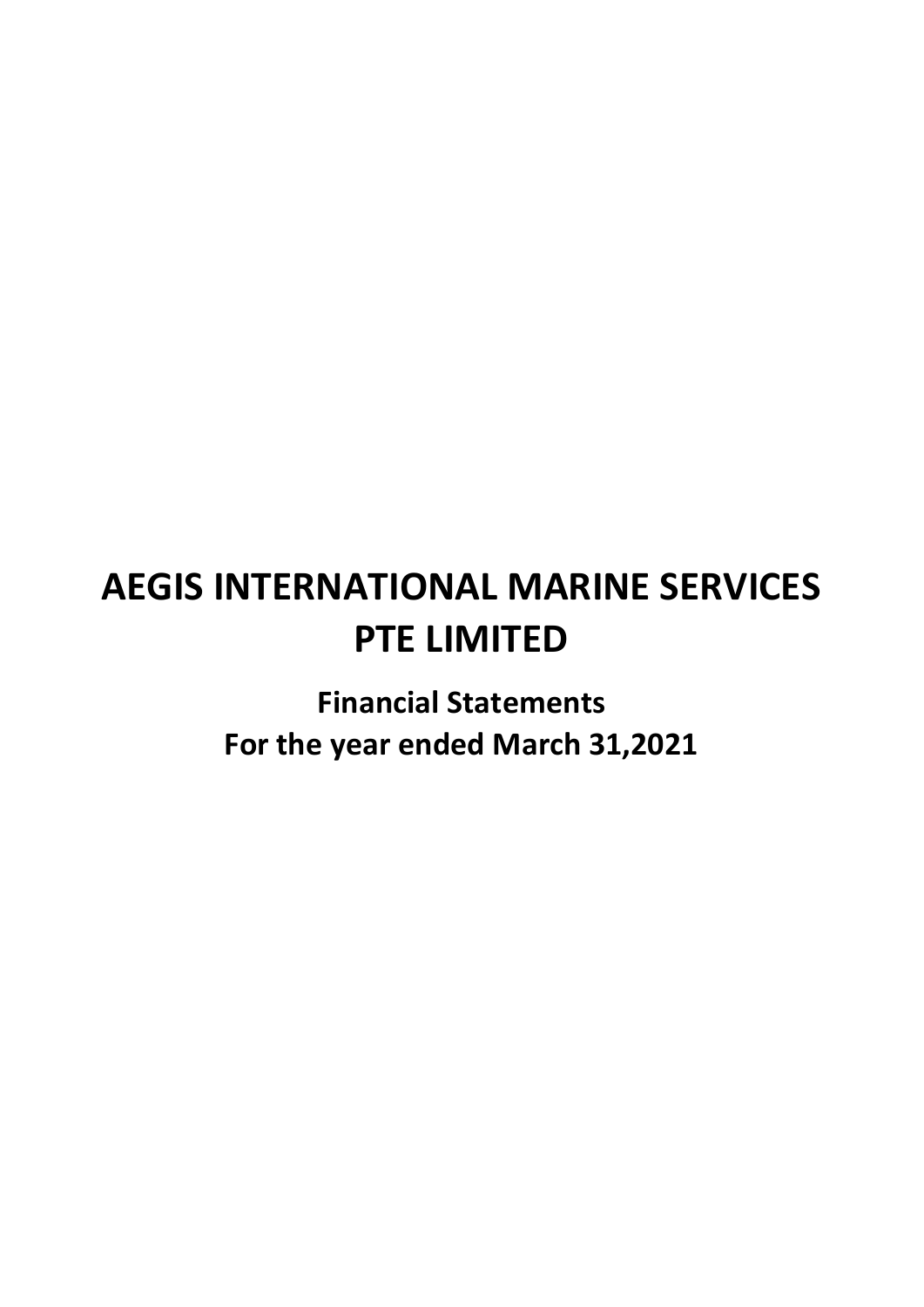# **INDEPENDENT AUDITOR'S REPORT**

# To the Members of **Aegis International Marine Services Pte Limited**

# **Report on the Audit of the Financial Statements**

# **Opinion**

We have audited the accompanying Financial Statements of **Aegis International Marine Services Pte Limited** ("the Company"), which comprise the Balance Sheet as at March 31, 2021, the Statement of Profit and Loss (including Other Comprehensive Income), the Statement of Changes in Equity and the Statement of Cash Flows for the year then ended, including a summary of the significant accounting policies and other explanatory information (hereinafter referred to as "Financial Statements").

In our opinion and to the best of our information and according to the explanations given to us, the aforesaid Financial Statements give the information required by the Companies Act, 2013 ("the Act") in the manner so required and give a true and fair view in conformity with the Indian Accounting Standards prescribed under Sec 133 of the Act read with the Companies (Indian Accounting Standards) Rules, 2015, as amended, ("Ind AS") and other accounting principles generally accepted in India, of the state of affairs (financial position) of the Company as at March 31, 2021 and its loss and total comprehensive loss (financial performance), changes in equity and its cash flows for the year ended on that date.

# **Responsibilities of Management and Those Charged with Governance for the Financial Statements**

The Company's Board of Directors is responsible for the matters stated in section 134(5) of the Act with respect to the preparation of these Financial Statements that give a true and fair view of the financial position, financial performance (including Other Comprehensive Income) changes in equity and cash flows of the Company in accordance with the accounting principles generally accepted in India, including Indian Accounting Standards specified under section 133 of the Act.

This responsibility also includes maintenance of adequate accounting records in accordance with the provisions of the Act for safeguarding of the assets of the Company and for preventing and detecting frauds and other irregularities; selection and application of appropriate accounting policies; making judgments and estimates that are reasonable and prudent; and design, implementation and maintenance of adequate internal financial controls that were operating effectively for ensuring the accuracy and completeness of the accounting records, relevant to the preparation and presentation of the Financial Statements that give a true and fair view and are free from material misstatement, whether due to fraud or error.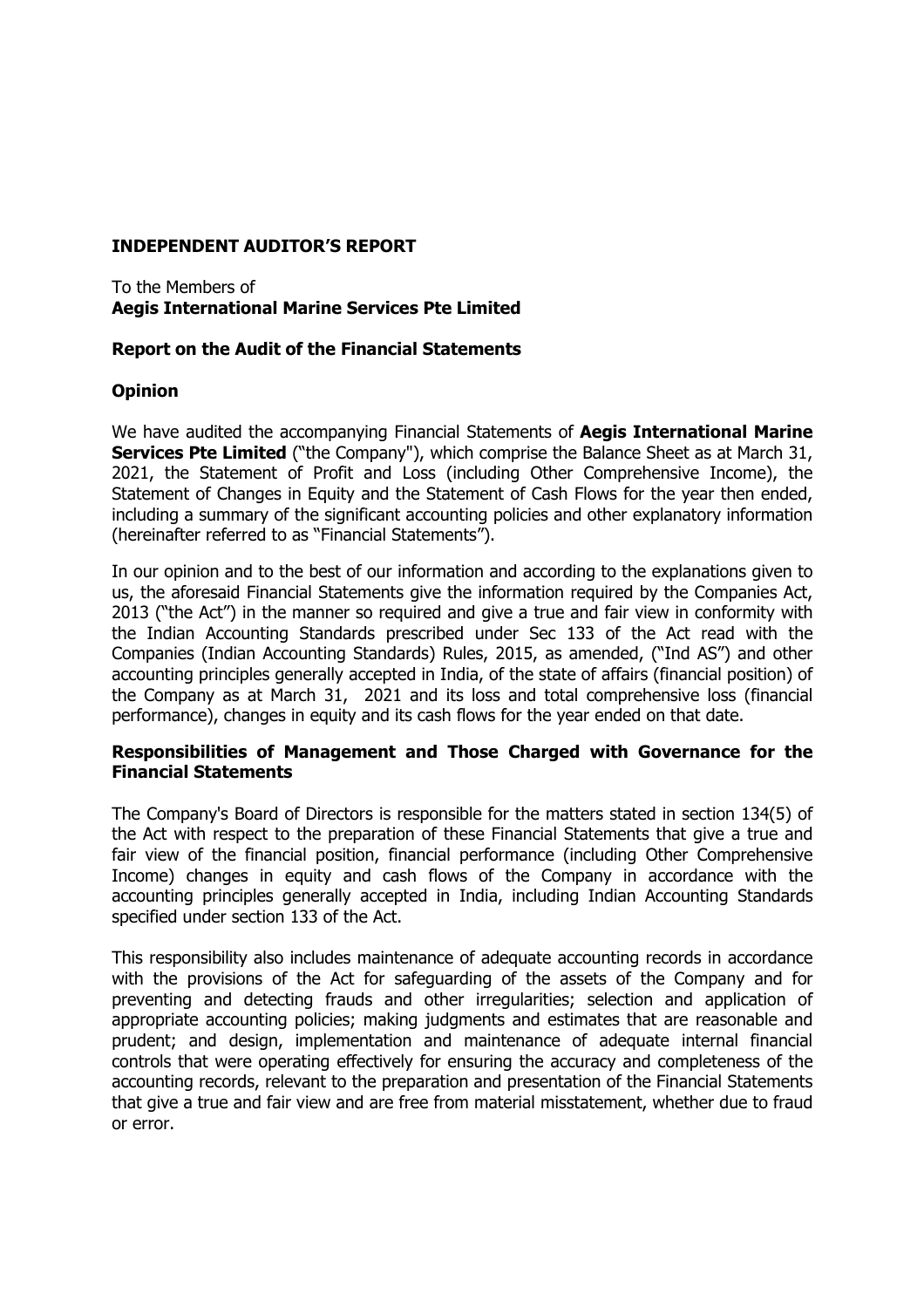In preparing the Financial Statements, the Management is responsible for assessing the Company's ability to continue as a going concern, disclosing, as applicable, matters related to going concern and using the going concern basis of accounting unless Management either intends to liquidate the Company or to cease operations, or has no realistic alternative but to do so. The Board of Directors are also responsible for overseeing the Company's financial reporting process.

# **Auditor's Responsibilities for the Audit of the Financial Statements**

Our responsibility is to express an opinion on these Financial Statements based on our audit.

We have taken into account the provisions of the Act, the accounting and auditing standards and matters which are required to be included in the audit report under the provisions of the Act and the Rules made thereunder.

We conducted our audit of the Financial Statements in accordance with the Standards on Auditing specified under Section 143(10) of the Act and other applicable authoritative pronouncements issues by the Institute of Chartered Accountants of India. Those Standards require that we comply with ethical requirements and plan and perform the audit to obtain reasonable assurance about whether the Financial Statements are free from material misstatement.

An audit involves performing procedures to obtain audit evidence about the amounts and the disclosures in the Financial Statements. The procedures selected depend on the auditor's judgment, including the assessment of the risks of material misstatement of the Financial Statements, whether due to fraud or error. In making those risk assessments, the auditor considers internal financial control with reference to the Financial Statements relevant to the company's preparation of the Financial Statements that give a true and fair view in order to design audit procedures that are appropriate in the circumstances, but not for the purpose of expressing an opinion on whether the Company has in place an adequate internal financial controls system with reference to Financial Statements over financial reporting and the operating effectiveness of such controls. An audit also includes evaluating the appropriateness of the accounting policies used and the reasonableness of the accounting estimates made by the Company's Directors as well as evaluating the overall presentation of the Financial Statements.

We believe that the audit evidence we have obtained is sufficient and appropriate to provide a basis for our audit opinion on the Financial Statements.

# **Report on Other Legal and Regulatory Requirements**

We further report that:

- 1. We have sought and obtained all the information and explanations which, to the best of our knowledge and belief, were necessary for the purposes of our audit.
- 2. In our opinion, proper books of account, as required by law, have been kept by the Company so far as it appears from our examination of those books.
- 3. The Balance Sheet, the Statement of Profit and Loss (including other Comprehensive Income), the Statement of Cash Flows and the Statement of Changes in Equity dealt with by this Report are in agreement with the books of account.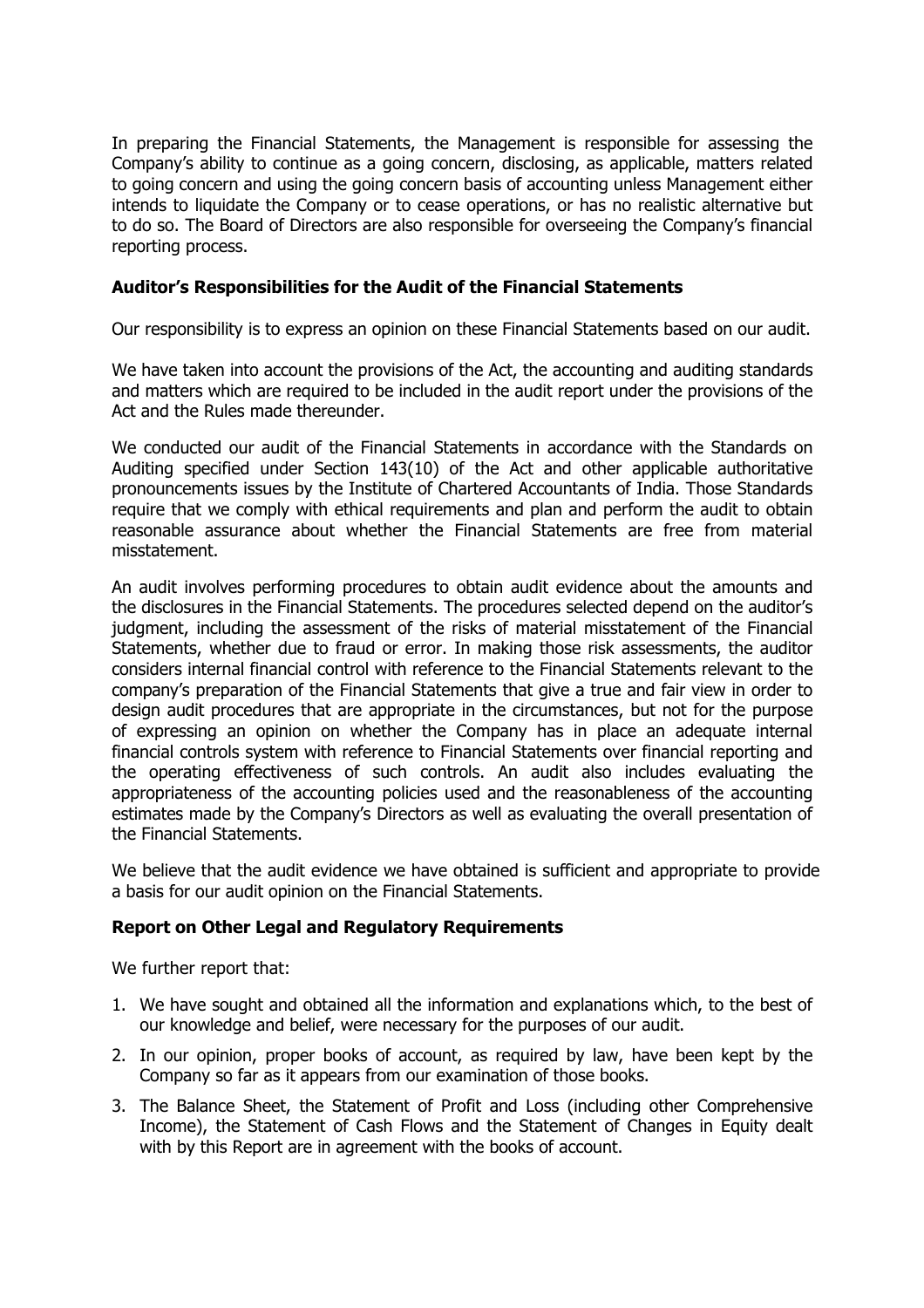# **Restriction on Use:**

This report along with the Financial Statements has been prepared solely to enable us to audit the Consolidated Financial Statements of the holding Company viz. Aegis Logistics Limited and should not be used or distributed for any other purpose.

# **For C N K & Associates LLP**

Chartered Accountants Firm Registration Number: 101961W/W-100036

Diwakar P. Sapre Partner Place: Mumbai Membership No.: 040740<br>Date: 27<sup>th</sup> May 2021 Membership No.: 040740 UDIN: 21040740AAAABQ9645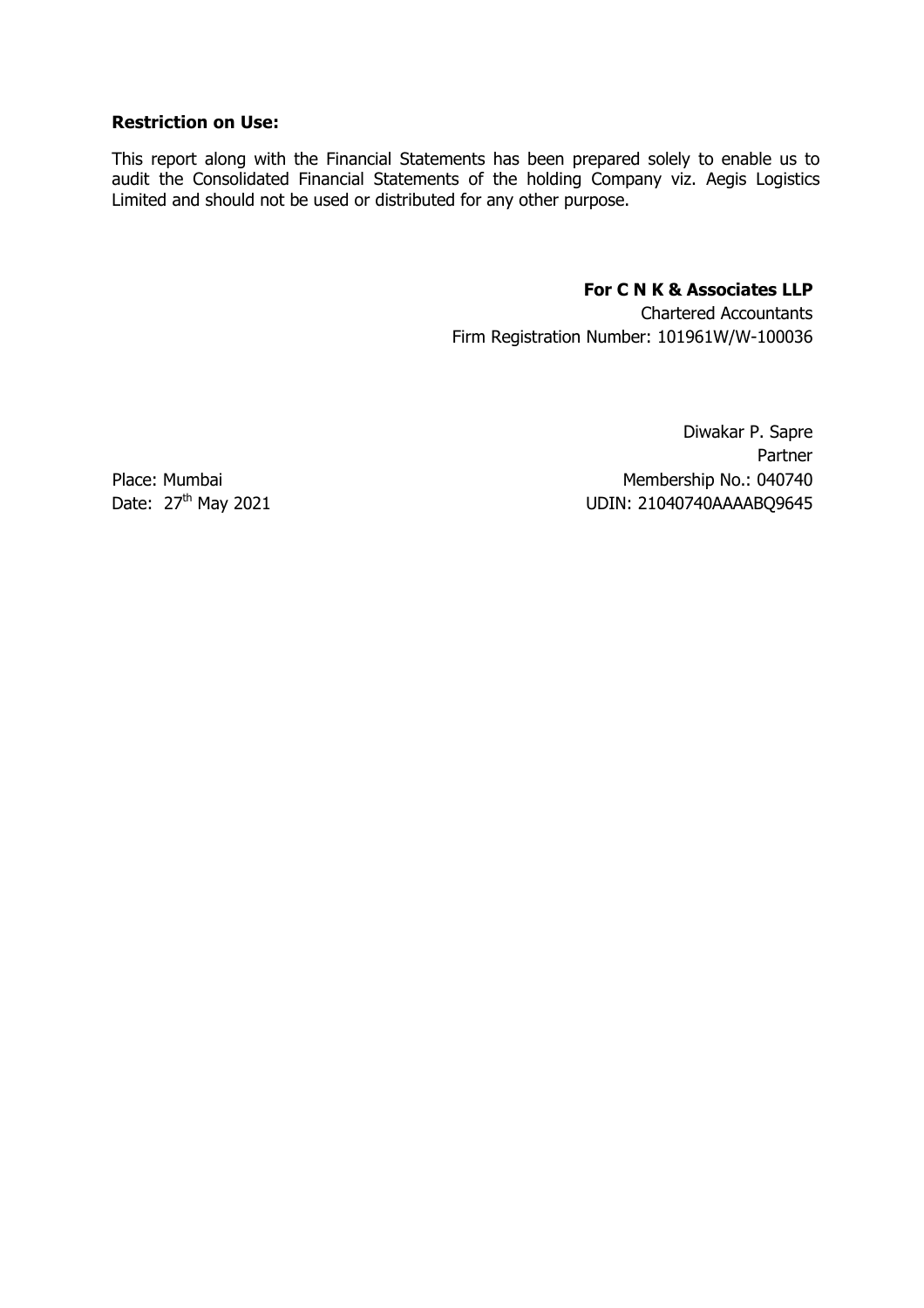Balance Sheet as on Mar 31, 2021

|                                                            | <b>Note</b> | As at<br>March 31,<br><b>2021 USD</b> | As at March<br>31, 2021<br>Rs. | As at<br>March 31, 2020<br><b>USD</b> | As at<br>March 31,<br>2020 Rs. |
|------------------------------------------------------------|-------------|---------------------------------------|--------------------------------|---------------------------------------|--------------------------------|
| <b>Assets</b>                                              |             |                                       |                                |                                       |                                |
| <b>Non Current assets</b>                                  |             |                                       |                                |                                       |                                |
| <b>Financial Assets</b>                                    |             |                                       |                                |                                       |                                |
| <b>Other Financial Assets</b><br>İ.                        | 8           | 7,831                                 | 5,75,650                       | 7,831                                 | 5,90,382                       |
| Deferred Tax Asset                                         |             | 42,099                                | 30,94,474                      | 38,727                                | 29,19,470                      |
| <b>Total non current assets</b>                            |             | 49,930                                | 36,70,124                      | 46,558                                | 35,09,852                      |
| <b>Current assets</b>                                      |             |                                       |                                |                                       |                                |
| <b>Financial assets</b><br>Trade receivables<br>i.         | 9           |                                       |                                |                                       |                                |
| Cash and cash equivalents<br>ii.                           | 10          | 1,315                                 | 96,686                         | 10,636                                | 8,01,816                       |
| <b>Other Current Assets</b><br>iii.                        | 11          | 21,170                                | 15,56,049                      | 20,557                                | 15,49,674                      |
| <b>Total current assets</b>                                |             | 22,485                                | 16,52,735                      | 31,193                                | 23,51,490                      |
| <b>Total assets</b>                                        |             | 72,415                                | 53,22,859                      | 77,751                                | 58,61,342                      |
| <b>Equity and liabilities</b>                              |             |                                       |                                |                                       |                                |
| Equity                                                     |             |                                       |                                |                                       |                                |
| i.<br>Equity share capital                                 | 12          | 1,00,000                              | 59,54,288                      | 1,00,000                              | 59,54,288                      |
| Other equity<br>ii.                                        | 13          | (44, 015)                             | (18, 39, 136)                  | (27, 796)                             | (5, 11, 121)                   |
| <b>Total equity</b>                                        |             | 55,985                                | 41, 15, 152                    | 72,204                                | 54,43,167                      |
| <b>Liabilities</b>                                         |             |                                       |                                |                                       |                                |
| <b>Current liabilities</b><br><b>Financial liabilities</b> |             |                                       |                                |                                       |                                |
| Trade payables<br>i.                                       |             |                                       |                                |                                       |                                |
| Total outstanding dues of creditors                        | 14          | 16,430                                | 12,07,707                      | 5,547                                 | 4,18,175                       |
| other than micro enterprises and                           |             |                                       |                                |                                       |                                |
| small enterprises                                          |             |                                       |                                |                                       |                                |
|                                                            |             |                                       |                                |                                       |                                |
| <b>Total current liabilities</b>                           |             | 16,430                                | 12,07,707                      | 5,547                                 | 4,18,175                       |
| <b>Total liabilities</b>                                   |             | 16,430                                | 12,07,707                      | 5,547                                 | 4,18,175                       |
|                                                            |             |                                       |                                |                                       |                                |

See accompanying notes to the financial statements

For C N K & Associates LLP For and on behalf of the Board of Directors

Chartered Accountants Firm Registration Number: 101961W/W-100036

D.P. Sapre **Raj K. Chandaria** Anish K. Chandaria Partner **Director Director Director Director Director** Membership No.: 040740 DIN : 00037518 DIN : 00296538 Place: Mumbai Place: Toronto Place: Toronto Place: Place: London<br>
Date: May 27, 2021 Cate: May 27, 2021 Date: May 27, 2021

Date: May 27, 2021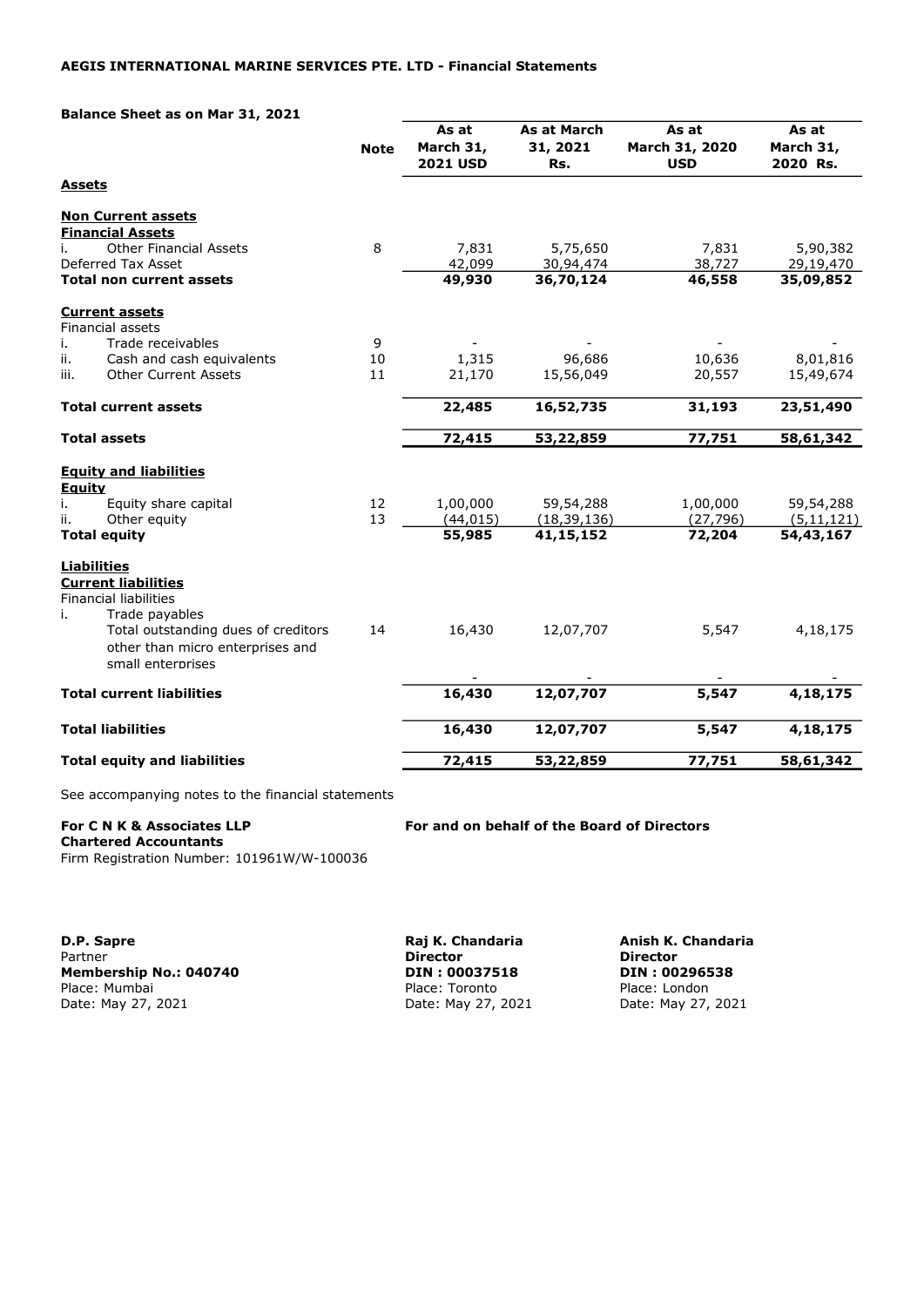#### Statement of Profit and Loss for the year ended March 31,2021

|             |                                                                                                                                                         |             | For the year     | For the year       | For the year                                    | For the year         |
|-------------|---------------------------------------------------------------------------------------------------------------------------------------------------------|-------------|------------------|--------------------|-------------------------------------------------|----------------------|
|             |                                                                                                                                                         | <b>Note</b> | ended Mar 31,    |                    | ended March 31, ended March 31, ended March 31, |                      |
|             |                                                                                                                                                         |             | 2021             | 2021               | 2020                                            | 2020                 |
|             |                                                                                                                                                         |             | <b>USD</b>       | Rs.                | <b>USD</b>                                      | Rs.                  |
| Ι.          | Revenue from operations                                                                                                                                 | 15          |                  |                    | 7,65,545                                        | 5,42,61,132          |
| $_{\rm II}$ | Other income                                                                                                                                            | 16          | 15               | 1,117              | 161                                             | 11,422               |
| ш           | Total income $(I + II)$                                                                                                                                 |             | $\overline{15}$  | 1,117              | 7,65,706                                        | 5,42,72,554          |
| IV          | <b>Expenses</b>                                                                                                                                         |             |                  |                    |                                                 |                      |
|             | Purchase of Stock In trade                                                                                                                              | 17          |                  |                    | 7,54,165                                        | 5, 34, 54, 452       |
|             | Finance costs                                                                                                                                           | 18          | 292              | 21,647             | 423                                             | 30,003               |
|             | Other expenses                                                                                                                                          | 19          | 19,558           | 14,51,223          | 2,30,716                                        | 1,63,52,944          |
|             | Foreign Currency Translation Adjustment                                                                                                                 |             |                  | 1,24,536           |                                                 | (7,58,004)           |
|             | <b>Total expenses</b>                                                                                                                                   |             | 19,850           | 15,97,406          | 9,85,304                                        | 6,90,79,395          |
| v           | Profit before tax (III-IV)                                                                                                                              |             | (19, 835)        | (15, 96, 289)      | (2, 19, 598)                                    | (1, 48, 06, 841)     |
| VI          | Income tax expense<br>Current tax                                                                                                                       | 20          |                  |                    |                                                 |                      |
|             | Earlier Year tax                                                                                                                                        |             | (244)            | (18,068)           | 253                                             | 17,960               |
|             | Deferred tax                                                                                                                                            |             | (3, 372)         | (2, 50, 206)       | (38, 727)                                       | (27, 44, 934)        |
|             | M.A.T. Credit Entitlement                                                                                                                               |             |                  |                    | ۰                                               |                      |
|             | <b>Total tax expense</b>                                                                                                                                |             | (3,616)          | (2,68,274)         | (38, 474)                                       | (27, 26, 974)        |
| VII         | Profit for the year (V-VI)                                                                                                                              |             | (16, 219)        | (13, 28, 015)      | (1,81,124)                                      | (1, 20, 79, 867)     |
|             | VIII Other comprehensive income/(loss)                                                                                                                  |             |                  |                    |                                                 |                      |
|             | (i) Items that will not be reclassified to profit or loss<br>Remeasurement of defined benefit obligations<br>will not be reclassified to profit or loss |             |                  |                    |                                                 |                      |
|             | Other comprehensive (loss) (Net of tax)                                                                                                                 |             |                  |                    |                                                 |                      |
| IX          | Total comprehensive income(VII+VIII)                                                                                                                    |             | (16, 219)        | (13, 28, 015)      | (1,81,124)                                      | (1, 20, 79, 867)     |
| X           | Earnings per equity share (Face Value \$1<br>each)<br>Basic earnings per share (Rs.)<br>Diluted earnings per share (Rs.)                                | 21          | (0.16)<br>(0.16) | (13.28)<br>(13.28) | (1.81)<br>(1.81)                                | (120.80)<br>(120.80) |
|             | See accompanying notes to the financial statements                                                                                                      |             |                  |                    |                                                 |                      |

Chartered Accountants

Firm Registration Number: 101961W/W-100036

For C N K & Associates LLP For and on behalf of the Board of Directors

D.P. Sapre Raj K. Chandaria Anish K. Chandaria **Membership No.: 040740 DIN : 00037518 DIN : 00037518 DIN : 00296538**<br>
Place: Mumbai Place: Dondon<br>
Date: May 27, 2021 **Date: May 27, 2021** Date: May 27, 2021 Date: May 27, 2021 Place: Mumbai Place: Toronto Place: London Date: May 27, 2021 Date: May 27, 2021 Date: May 27, 2021

Partner Director Director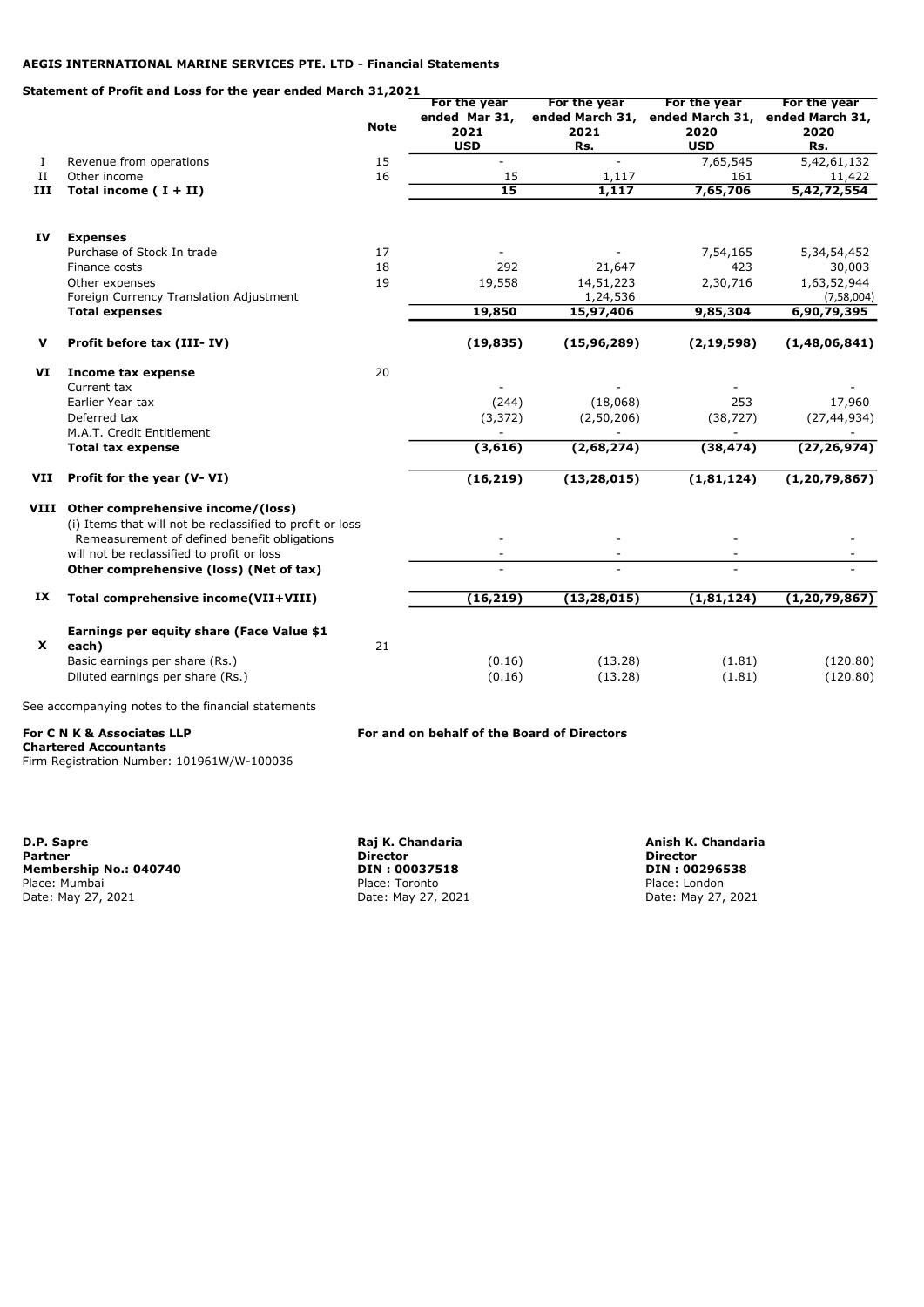### Cash Flow Statement for the year ended March 31,2021

|                                                                                                                                                                                                          | For the year<br>ended Mar 31,<br>2021<br><b>USD</b> | For the year ended<br>March 31, 2021<br>Rs. | For the year<br>2020<br><b>USD</b>  | For the year<br>ended March 31, ended March 31,<br>2020<br>Rs. |
|----------------------------------------------------------------------------------------------------------------------------------------------------------------------------------------------------------|-----------------------------------------------------|---------------------------------------------|-------------------------------------|----------------------------------------------------------------|
| Cash flow from operating activities<br>Profit before tax<br>Adjustments for:                                                                                                                             | (19, 835)                                           | (15, 96, 289)                               | (2, 19, 598)                        | (1,48,06,841)                                                  |
| Exchange gain on foreign currency borrowings (net)<br>Trade Receivables written off<br>Finance costs<br>Interest income<br>Operating profit before working capital changes                               | 292<br>(15)<br>(19, 558)                            | 75,202<br>21,647<br>(1, 117)<br>(15,00,557) | 2,10,403<br>423<br>(161)<br>(8,933) | (1,74,536)<br>1,49,13,171<br>30,003<br>(11, 422)<br>(49, 625)  |
| Adjustments for changes in working capital:<br>(Increase) in trade receivables<br>Decrease / (Increase) in Non current assets<br>(Increase) in current assets<br>(Decrease) / Increase in trade payables | (613)<br>10,883                                     | 14,732<br>(6, 375)<br>7,89,532              | 479<br>(10, 768)                    | (3, 59, 289)<br>(48, 669)<br>(94,600)<br>(7, 10, 379)          |
| Cash generated from operations<br>Income tax refund/ (paid)<br>Net cash generated from operating activities                                                                                              | (9, 288)<br>244<br>(9,044)                          | (7,02,668)<br>18,068<br>(6,84,600)          | (19, 222)<br>(253)<br>(19, 475)     | (12, 62, 562)<br>(17,960)<br>(12,80,522)                       |
| Cash flow from investing activities<br>Interest received<br>Net cash generated from investing activities                                                                                                 | 15<br>15                                            | 1,117<br>1,117                              | 161<br>161                          | 11,422<br>11,422                                               |
| Cash flow from financing activities<br>Interest paid<br>Net cash (used in) financing activities                                                                                                          | (292)<br>(292)                                      | (21.647)<br>(21, 647)                       | (423)<br>(423)                      | (30.003)<br>(30,003)                                           |
| Net (decrease) in cash and cash equivalents<br>Cash and cash equivalents as at the beginning of the year<br>Cash and cash equivalents as at the end of the year                                          | (9, 321)<br>10,636<br>1,315                         | (7,05,130)<br>8,01,816<br>96,686            | (19, 737)<br>30,373<br>10,636       | (12, 99, 103)<br>21,00,919<br>8,01,816                         |
| Cash and cash equivalents includes:                                                                                                                                                                      |                                                     |                                             |                                     |                                                                |
| Cash and cash equivalents (refer note 10)<br>In current accounts<br>In margin accounts                                                                                                                   | 1,315                                               | 96,686                                      | 10,636                              | 8,01,816                                                       |
|                                                                                                                                                                                                          | 1,315                                               | 96,686                                      | 10,636                              | 8,01,816                                                       |

1. Figures in bracket indicate cash outflow

Chartered Accountants Firm Registration Number: 101961W/W-100036

D.P. Sapre Raj K. Chandaria Anish K. Chandaria Partner Director Director **Membership No.: 040740 DIN : 00037518 DIN : 00296538**<br>
Place: Mumbai Place: May 27, 2021 Place: London<br>
Date: May 27, 2021 Date: May 27, 2021 Date: May 27, 2021 Place: Mumbai Place: Toronto Place: London Date: May 27, 2021 Date: May 27, 2021 Date: May 27, 2021

For C N K & Associates LLP For and on behalf of the Board of Directors

**- All and All and All and All and All**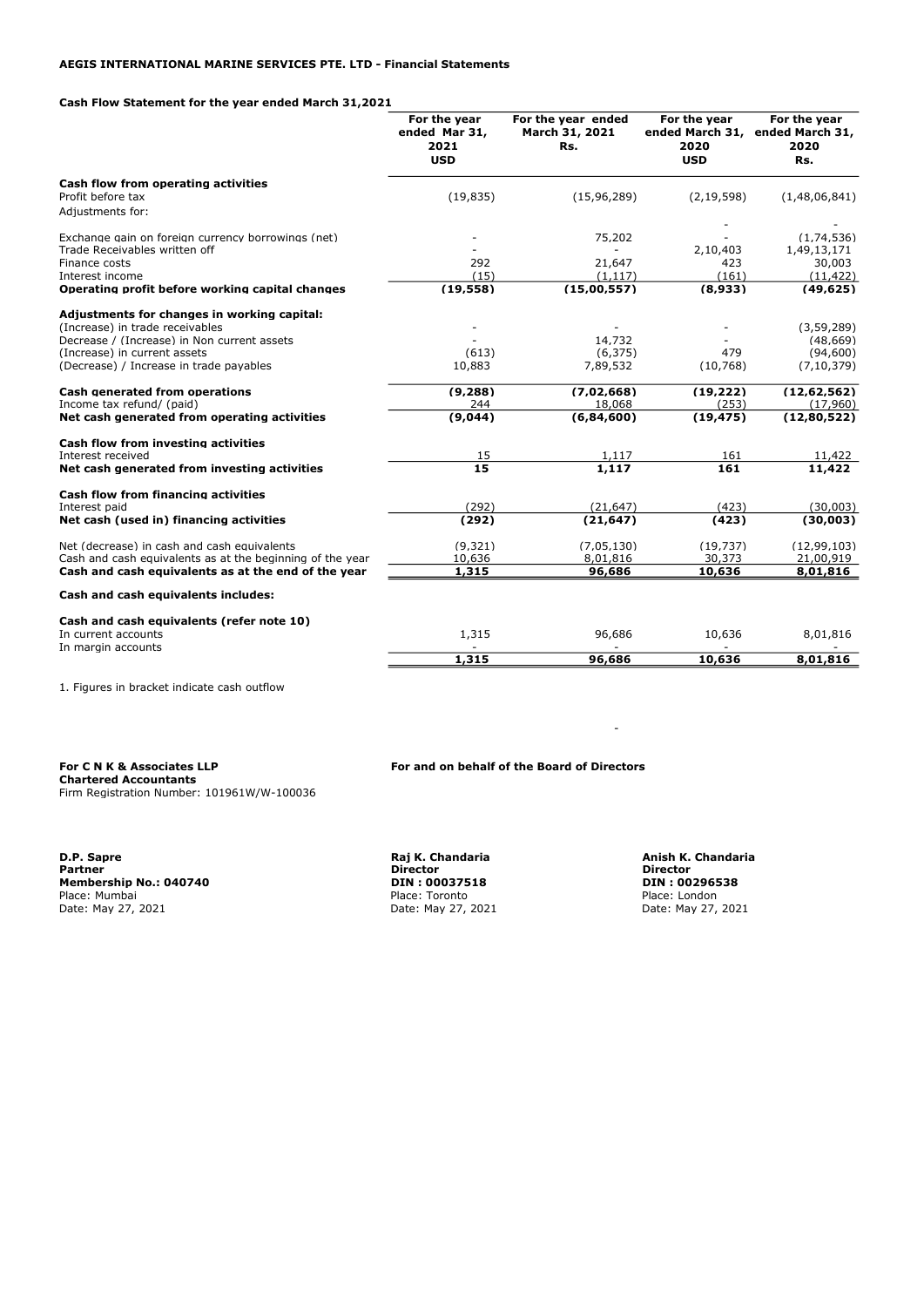Statement of changes in equity A. Equity share capital

| <b>Particulars</b>         | <b>Balance as at</b><br>April 1, 2019 | <b>Changes in Equity</b><br>Shares during the<br>vear | <b>Balance as at</b><br>March 31, 2020 | <b>Changes in Equity</b><br>Shares during the<br>vear | As at March 31,<br>2021<br>Rs. |
|----------------------------|---------------------------------------|-------------------------------------------------------|----------------------------------------|-------------------------------------------------------|--------------------------------|
| Equity share capital - USD | 1.00.000                              | $\overline{\phantom{a}}$                              | 1,00,000                               | $\sim$                                                | 1,00,000                       |
| Equity share capital - INR | 59,54,288                             | $\overline{\phantom{a}}$                              | 59,54,288                              | -                                                     | 59,54,288                      |

#### B. Other equity

|                                        | <b>Amount in USD</b>                              |                                                    |                     | <b>Amount in INR</b>                           |                                                       |                     |  |
|----------------------------------------|---------------------------------------------------|----------------------------------------------------|---------------------|------------------------------------------------|-------------------------------------------------------|---------------------|--|
| <b>Particulars</b>                     | Reserves and<br>surplus                           | Other<br>comprehensive<br>income                   | <b>Total equity</b> | <b>Reserves and</b><br>surplus                 | Other<br>comprehensive<br>income                      | <b>Total equity</b> |  |
|                                        | Retained<br>earnings/<br>(accumulated<br>deficit) | Remeasurement<br>of defined benefit<br>obligations |                     | Retained earnings/<br>(accumulated<br>deficit) | Remeasurement<br>of defined<br>benefit<br>obligations |                     |  |
| Balance as at April 1, 2019            | 1,53,328                                          |                                                    | 1,53,328            | 1,15,68,746                                    |                                                       | 1,15,68,746         |  |
| Profit for the year                    | (1,81,124)                                        | -                                                  | (1,81,124)          | (1, 20, 79, 867)                               |                                                       | (1, 20, 79, 867)    |  |
| Less: Appropriations: Interim Dividend |                                                   |                                                    |                     |                                                |                                                       |                     |  |
| Other comprehensive income             |                                                   | ٠                                                  |                     |                                                |                                                       |                     |  |
| Balance at March 31, 2020              | (27,796)                                          |                                                    | (27, 796)           | (5,11,121)                                     | $\overline{\phantom{0}}$                              | (5,11,121)          |  |
| Profit for the year                    | (16, 219)                                         |                                                    | (16, 219)           | (13, 28, 015)                                  |                                                       | (13, 28, 015)       |  |
| Less: Appropriations: Interim Dividend |                                                   | -                                                  |                     |                                                |                                                       |                     |  |
| Other comprehensive income             |                                                   | $\overline{\phantom{a}}$                           |                     |                                                |                                                       |                     |  |
| Balance at March 31, 2021              | (44, 015)                                         | -                                                  | (44, 015)           | (18, 39, 136)                                  | $\overline{\phantom{0}}$                              | (18,39,136)         |  |

The above statement of changes in equity should be read in conjunction with the accompanying notes.

For C N K & Associates LLP<br>Chartered Accountants

Firm Registration Number: 101961W/W-100036

D.P. Sapre Raj K. Chandaria Anish K. Chandaria **Membership No.: 040740**<br> **Membership No.: 040740**<br>
Place: Mumbai<br>
Date: May 27, 2021<br>
Date: May 27, 2021<br>
Date: May 27, 2021<br>
Date: May 27, 2021<br>
Date: May 27, 2021 Place: Mumbai Place: Toronto Place: London Date: May 27, 2021 Date: May 27, 2021 Date: May 27, 2021

Raj K. Chandaria<br>Director<br>DIN : 00037518

For and on behalf of the Board of Directors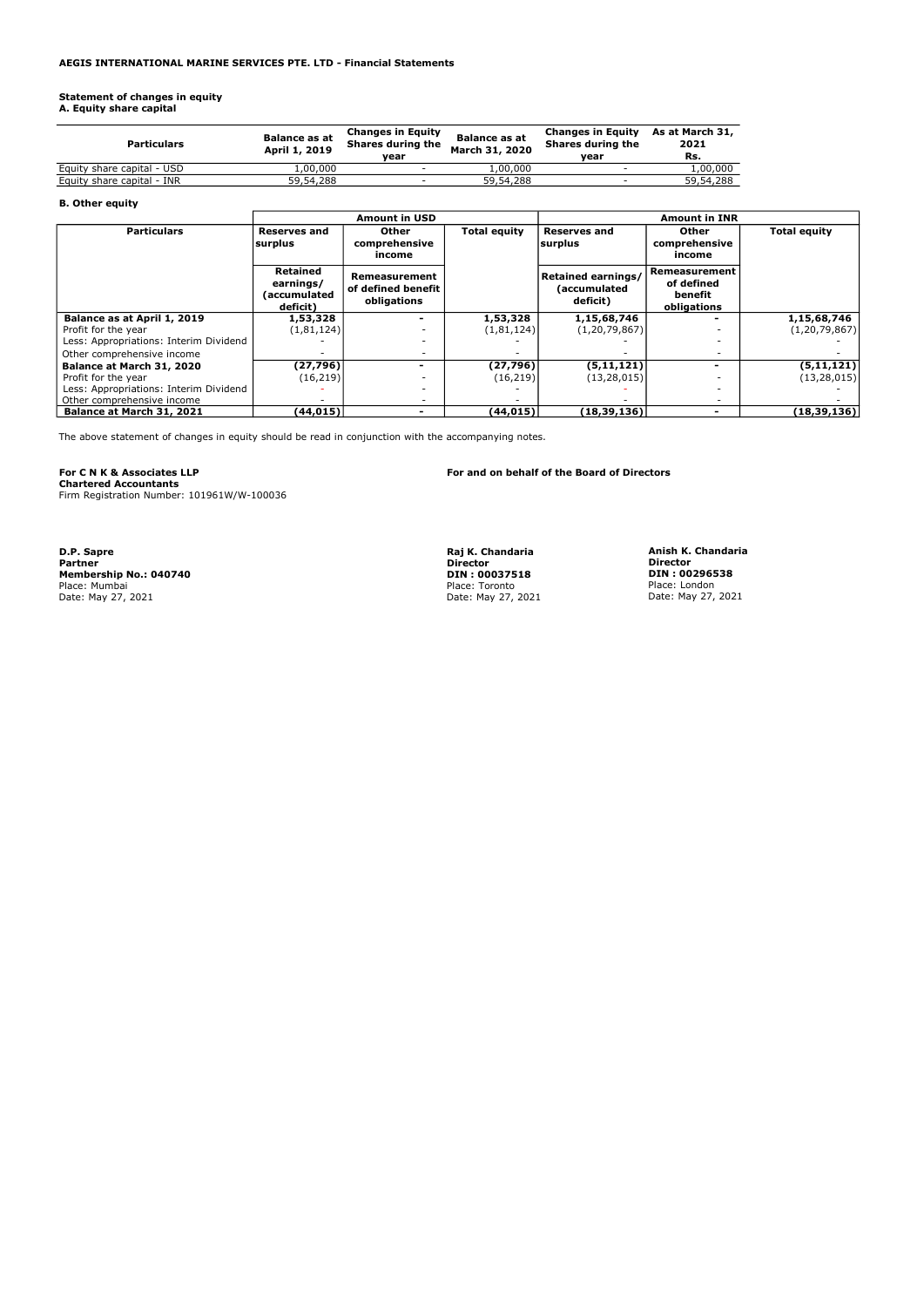#### Notes to Financial Statements

### 1 General information

Aegis International Marine Services Pte. Ltd ('the Company') having its registered office at 80,Raffles Place,#26- 01,UOB Plaza 1, Singapore 048624, was incorporated on 9th December 2011 vide certificate of incorporation No 201135315N.

Aegis International Marine Services Pte. Ltd ('the Company') was incorporated with the objective to provide assistance to Aegis Group in sourcing of Marine Products, to provide inputs on Port Infrastructure at various Ports and to explore opportunities of logistics business outside India.

### 2 Statement of Compliance

The financial statements have been prepared in accordance with Indian Accounting Standards(Ind AS) as per the Companies (Indian Accounting Standards) Rules, 2015.

# 3 Basis of preparation and presentation

The Financial Statements have been prepared on the historical cost basis except for certain financial instruments that are measured at fair values at the end of each reporting period as explained in the accounting policies below.

Historical cost is generally based on the fair value of the consideration given in exchange for goods and services. Fair value is the price that would be received to sell an asset or paid to transfer a liability in an orderly transaction between the market participants at the measurement date, regardless of whether that price is directly observable or estimated using another valuation technique. In estimating the fair value of an asset or a liability, the Company takes into account the characteristics of the asset or liability if market participants would take those characteristics into account when pricing the asset or liability at the measurement date. Fair value for measurement or disclosure purposes in these standalone financial statements is determined on such a basis, except for share based payment transactions that are within scope of Ind AS 102, leasing transactions that are within the scope of Ind AS 17, and measurements that have some similarities to fair value but are not fair value, such as net realisable value in Ind AS 2 or value in use in Ind AS 36.

In addition, for financial reporting purposes, fair value measurements are categorised into Level 1, 2, or 3 based on degree to which the inputs to the fair value measurements are observable and the significance of the inputs to the fair value measurement in its entirety, which are described as follows:

Level 1 inputs are quoted prices (unadjusted) in active markets for identical assets or liabilities that the entity can access at the measurement date;

Level 2 inputs are inputs, other than quoted prices included within Level 1, that are observable for the asset or liability, either directly (i.e. as prices) or indirectly (i.e. derived from prices); and

Level 3 inputs are unobservable inputs for the asset or liability.

With effect from April 1, 2019, Ind AS 116 - "Leases" (Ind AS 116) supersedes Ind AS 17 - "Leases". The Company has adopted Ind AS 116 using the modified retrospective approach.

Accordingly, the Company has not restated comparative information, instead, the cumulative effect of initially applying this standard has been recognised as an adjustment to the opening balance of retained earnings as on April 1, 2019. The Company recorded the lease liability at the present value of the lease payments discounted at the incremental borrowing rate and right-of-use assets at its carrying amount as if the Standard had been applied since the commencement date, but discounted using the lessee's incremental borrowing rate at the date of initial application.

### 4 Functional and presentation currency

Company's functional currency is United States Dollars. These financial statements are presented in Indian rupees for the purpose of preparation of consolidated financial statements by ultimate parent company. Revenue items are converted at the average rate prevailing during the year. All assets and liabilities are converted at rates prevailing at the end of the year. Any exchange difference arising these conversations is recognised as in the foreign currency translation reserve. All amounts have been rounded to the nearest lakhs, unless otherwise indicated.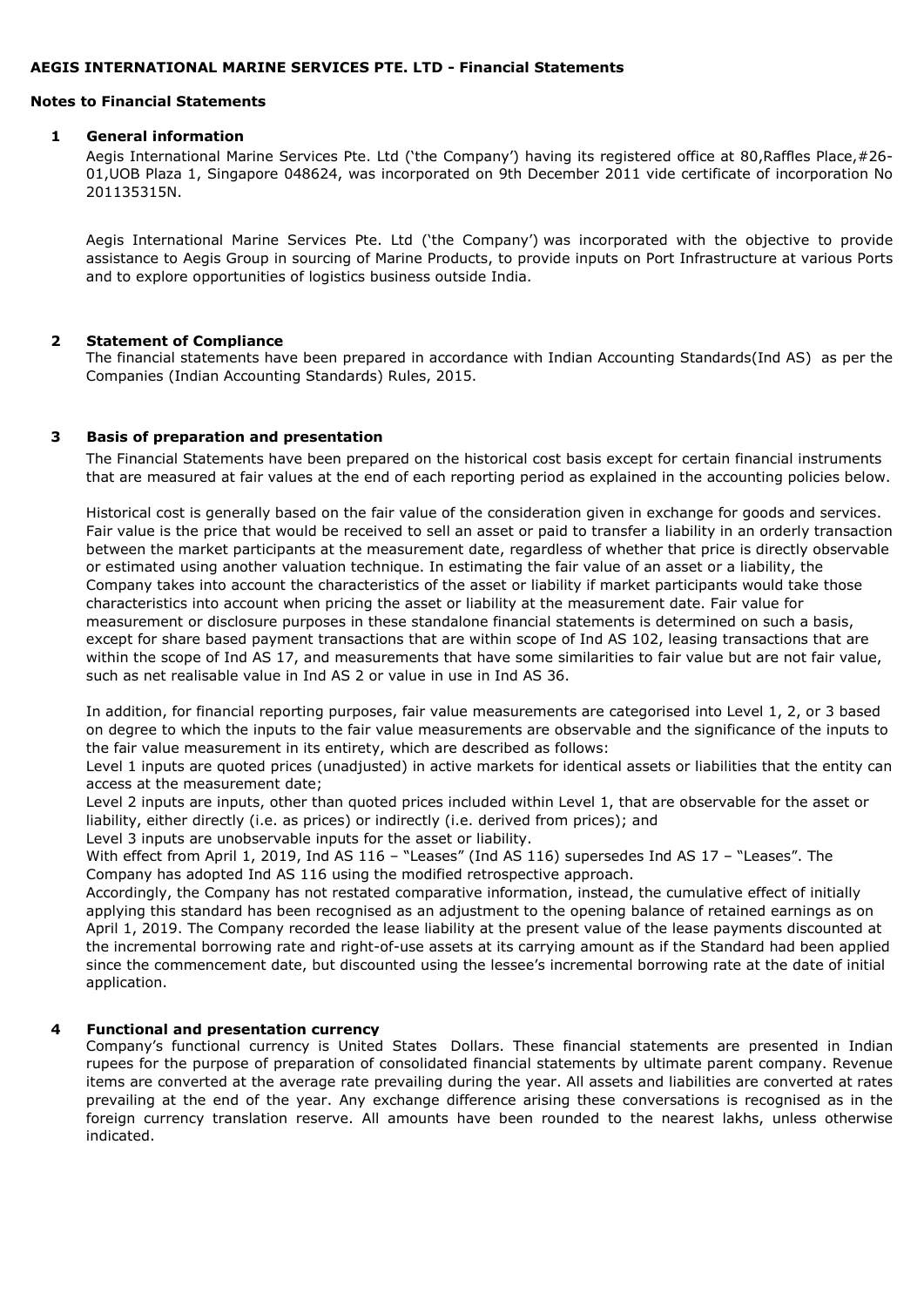# Notes to Financial Statements

### 5 Statement of significant accounting policies

#### I) Foreign currencies

#### i) Foreign currency transactions

#### Initial recognition

Foreign currency transactions are recorded in the functional currency, by applying to the foreign currency amount the exchange rate between the funtional currency and the foreign currency at the date of the transaction.

#### Subsequent measurement

At the end of each reporting period, monetary items denominated in foreign currencies are retranslated at the rates prevailing at that date. Non-monetary items carried at the fair value that are denominated in foreign currencies are retranslated at the rates prevailing at the date when the fair value was determined. Non-monetary items that are measured in terms of historical cost in a foreign currency are not retranslated.

### II) Property, plant and equipment

i) Items of property, plant and equipment are stated at cost, less accumulated depreciation and impairment losses, if any. Cost comprises

a) the purchase price including import duties and non-refundable purchase taxes, after deducting trade discounts and rebates.,

b) any costs directly attributable to bringing the asset to the location and condition necessary for it to be capable of operating in the manner intended by management and

c) the initial estimate of the costs of dismantling and removing the item and restoring the site on which it is located, the obligation for which an entity incurs either when the item is acquired or as a consequence of having used the item during a particular period for purposes other than to produce inventories during that period.

Income and expenses related to the incidental operations, not necessary to bring the item to the location and condition necessary for it to be capable of operating in the manner intended by management, are recognised in Statement of Profit and Loss.

If significant parts of an item of property, plant and equipment have different useful lives, then they are accounted for as separate items (major components) of property, plant and equipment.

Any item of property, plant and equipment is derecognised upon disposal or when no future economic benefits are expected to arise from the continued use of the asset. Any gain or loss arising on the disposal or retirement of an item of property, plant and equipment is determined as the difference between the sales proceeds and the carrying amount of the asset and is recognised in Statement of Profit and Loss.

Capital work-in-progress in respect of assets which are not ready for their intended use are carried at cost, comprising of direct costs, related incidental expenses and attributable interest if any.

#### ii) Subsequent expenditure:

Subsequent expenditure is capitalised only if it is probable that the future economic benefits associated with the expenditure will flow to the Company and the cost of the item can be measured reliably. The carrying amount of any component accounted for as a separate asset is derecognized when replaced. All other repairs and maintenance are charged to Statement of Profit and Loss during the reporting period in which they are incurred.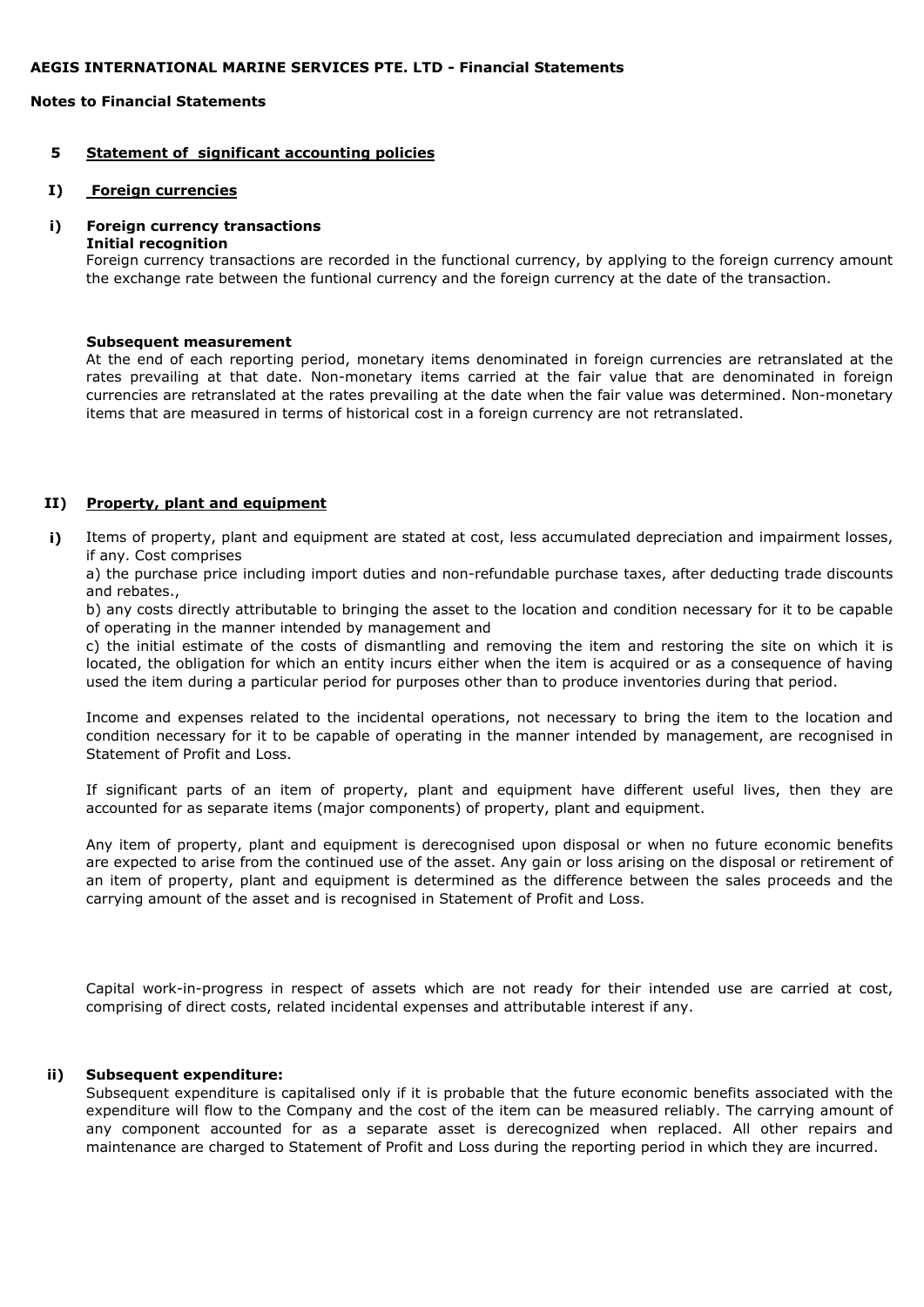# Notes to Financial Statements

# iii) Depreciation / amortization

Depreciation/ amortization is provided on original cost of property, plant and equipment on straight line method at the rates and in the manner prescribed in Schedule II to the Companies Act, 2013.

Depreciation on additions during the year has been provided on prorata basis from the date of such additions. Depreciation on assets sold, discarded or demolished has been provided on prorata basis.

Leasehold assets are amortized over the primary period of lease or its useful life, whichever is shorter on a straight line basis.

#### III) Intangible assets

Intangible assets are recognized, only if it is probable that the future economic benefits that are attributable to the assets will flow to the enterprise and the cost of the assets can be measured reliably. The intangible assets are recorded at cost and are carried at cost less accumulated amortization and accumulated impairment losses, if any.

Computer software is amortized on straight line basis over a period of its estimated useful life, however not exceeding 5 years.

# IV) Impairment of tangible and intangible assets other than goodwill

At the end of each reporting period, the Company reviews the carrying amounts of its tangible and intangible assets to determine whether there is any indication that those assets have suffered an impairment loss. If any such indication exists, the recoverable amount of the asset is estimated in order to determine the extent of the impairment loss (if any).

Intangible assets with indefinite useful life and intangible assets not yet available for use are tested for impairment at least annually, and whenever there is an indication that the asset may be impaired.

Recoverable amount is the higher of fair value less costs of disposal and value in use. In assessing value in use, the estimated future cash flows are discounted to their present value using a pre-tax discount rate that reflects current market assessments of the time value of money and the risks specific to the asset for which the estimates of future cash flows have not been adjusted.

If the recoverable amount of an asset is estimated to be less than its carrying amount, the carrying amount of the asset is reduced to its recoverable amount. An impairment loss is recognised immediately in statement of profit and loss.

When an impairment loss subsequently reverses, the carrying amount of the asset is increased to the revised estimate of its recoverable amount, so that the increased carrying amount does not exceed the carrying amount that would have been determined had no impairment loss has been recognised for the asset in prior years. A reversal of an impairment loss is recognised immediately in Statement of Profit and Loss.

### V) Financial Instruments

Financial assets and financial liabilities are recognised when the Company becomes a party to the contractual provisions of the instruments.

Financial assets and liabilities are initially measured at fair value. Transactions costs that are directly attributable to the acquisition or issue of financial assets and financial liabilities (other than financial assets and financial liabilities at fair value through profit or loss) are added to or deducted from the fair value of the financial assets or financial liabilities, as appropriate, on initial recognition. Transaction costs directly attributable to the acquisition of financial assets or financial liabilities at fair value through profit or loss are recognised immediately in Statement of Profit and Loss.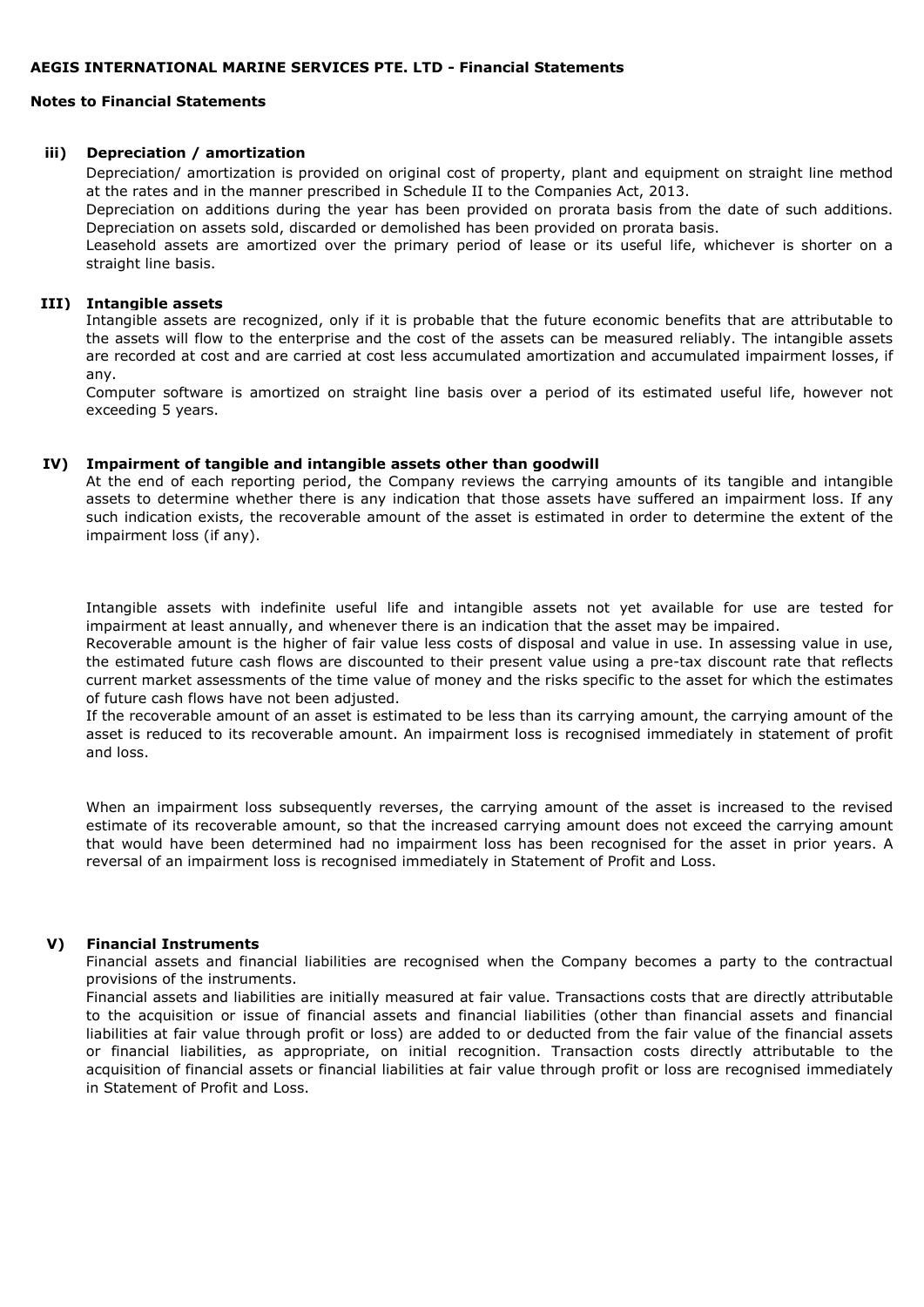#### Notes to Financial Statements

#### Financial Assets

All regular way purchases or sales of financial assets are recognised and derecognised on a trade date basis. Regular way purchases or sales are purchases or sales of financial assets that require delivery of assets within the time frame established by regulation or convention in the market place.

All recognised financial assets are subsequently measured in their entirety at either amortised cost or fair value, depending on the classification of the financial assets.

#### i) Classification of financial assets

#### Debt Instruments at Amortised Cost

A 'debt instrument' is measured at the amortised cost if both the following conditions are met:

a) The asset is held within a business model whose objective is to hold assets for collecting contractual cash flows; and

b) Contractual terms of the asset give rise on specified dates to cash flows that are solely payments of principal and interest (SPPI) on the principal amount outstanding.

After initial measurement, such financial assets are subsequently measured at amortised cost using the effective interest rate (EIR) method. Amortised cost is calculated by taking into account any discount or premium on acquisition and fees or costs that are an integral part of the EIR. The EIR amortisation is included in finance income in the Statement of Profit and Loss. The losses arising from impairment are recognised in the Statement of Profit and Loss. This category generally applies to trade and other receivables.

#### Debt Instruments at FVOCI

A 'debt instrument' is measured at the fair value through other comprehensive income(FVOCI) if both the following conditions are met:

a) The asset is held within a business model whose objective is achieved by both collecting contractual cash flows and selling financial assets, and

b) Contractual terms of the asset give rise on specified dates to cash flows that are solely payments of principal and interest (SPPI) on the principal amount outstanding.

For assets classified as subsequently measured at FVOCI, interest revenue, expected credit losses, and foreign exchange gains or losses are recognised in Statement of Profit and Loss. Other gains and losses on remeasurement to fair value are recognised in OCI. On derecognition, the cumulative gain or loss previously recognised in OCI is reclassified from equity to Statement of Profit and Loss.

### Debt instrument at fair value through profit and loss (FVTPL)

Any debt instrument, which does not meet the criteria for categorization as at amortized cost or as FVOCI, is classified as at FVTPL. In addition, the Company may elect to classify a debt instrument, which otherwise meets amortized cost or FVOCI criteria, as at FVTPL. However, such election is allowed only if doing so reduces or eliminates a measurement or recognition inconsistency (referred to as 'accounting mismatch'). Debt instruments included within the FVTPL category are measured at fair value with all changes recognized in the Statement of Profit and Loss.

### ii) Equity investments

All equity investments in scope of Ind-AS 109 are measured at fair value. Equity instruments which are held for trading are classified as at FVTPL. For all other equity instruments, the Company decides to classify the same either as at FVOCI or FVTPL. The Company makes such election on an instrument-by-instrument basis. The classification is made on initial recognition and is irrevocable.

If the Company decides to classify an equity instrument as at FVOCI, then all fair value changes on the instrument, excluding dividends, are recognized in the OCI. There is no recycling of the amounts from OCI to Statement of Profit and Loss, even on sale of investment. However, the Company may transfer the cumulative gain or loss within equity.

Equity instruments included within the FVTPL category are measured at fair value with all changes recognized in the Statement of Profit and Loss.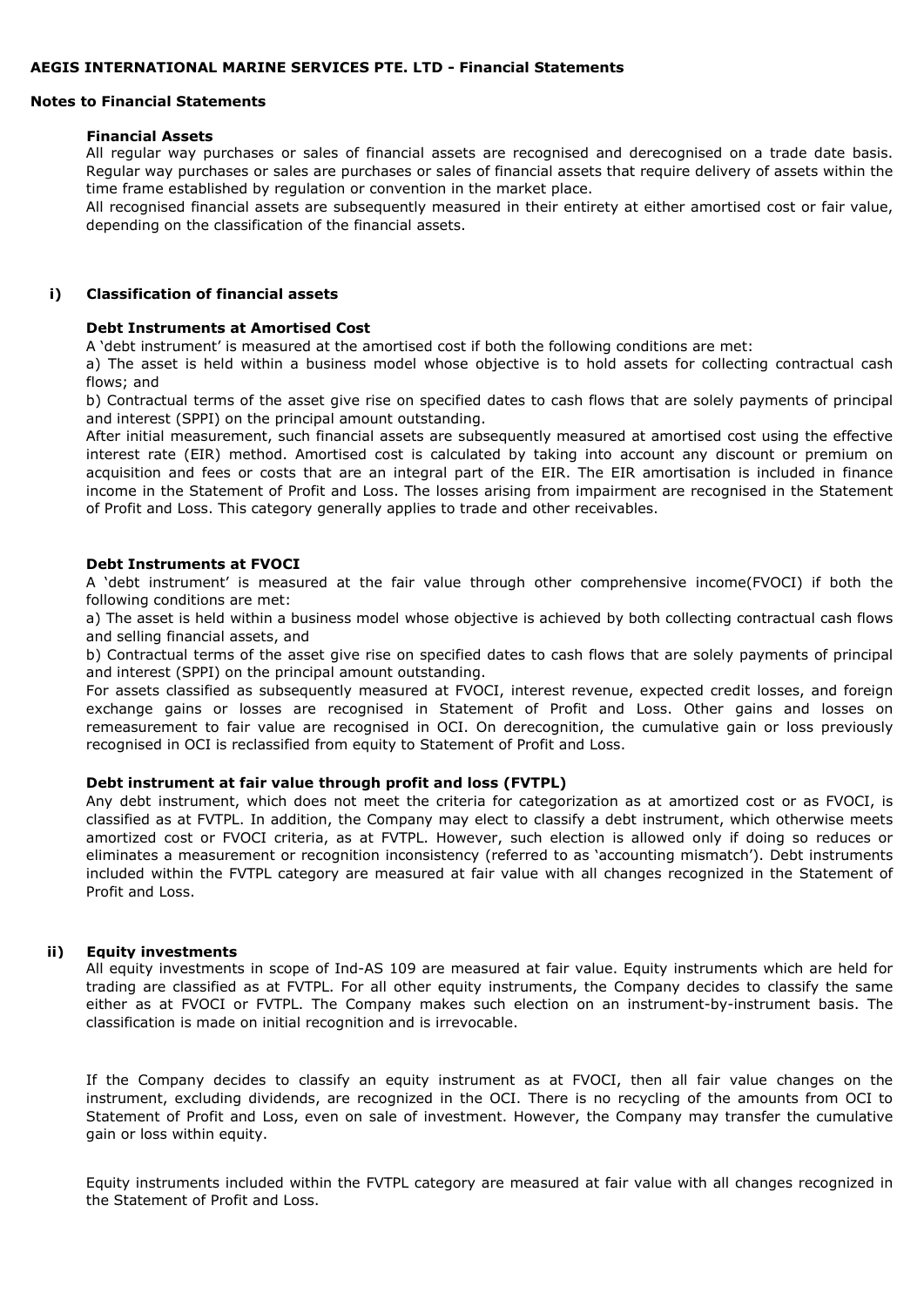#### Notes to Financial Statements

#### iii) Derecognition

The Company derecognises a financial asset when the contractual rights to the cash flows from the asset expire, or when it transfers the financial asset and substantially all the risks and rewards of ownership of the asset to another party. If the Company neither transfers nor retains substantially all the risks and rewards of ownership and continues to control the transferred asset, the Company recognises its retained interest in the asset and an associated liability for amounts it may have to pay. If the Company retains substantially all the risks and rewards of ownership of a transferred financial asset, the Company continues to recognise the financial asset and also recognises a collateralised borrowing for the proceeds received.

On derecognition of a financial asset in its entirety, the difference between the asset's carrying amount and the sum of the consideration received and receivable and the cumulative gain of loss that had been recognised in other comprehensive income and accumulated in equity is recognised in the Statement of Profit and Loss if such gain or loss would have otherwise been recognised in Statement of Profit and Loss on disposal of that financial asset.

On derecognition of a financial asset other than in its entirety (e.g. when the Company retains an option to repurchase part of the transferred asset), the Company allocates the previous carrying amount of the financial asset between the part it continues to recognise under continuing involvement, and the part it no longer recognises on the basis of the relative fair values of those parts on the date of the transfer. The difference between the carrying amount allocated to the part that is no longer recognised and any cumulative gain or loss allocated to it that had been recognised in other comprehensive income is recognised in Statement of Profit and Loss if such gain or loss would have otherwise been recognised in Statement of Profit and Loss on disposal of that financial asset. A cumulative gain or loss that had been recognised in other comprehensive income is allocated between the part that continues to be recognised and the part that is no longer recognised on the basis of the relative fair values of those parts.

### iv) Impairment of financial assets

Financial assets of the company comprise of trade receivables and other receivables consisting of debt instruments e.g., loans, debt securities, deposits, and bank balance. An impairment loss for trade and other receivables is established when there is objective evidence that the Company will not be able to collect all amounts due according to the original terms of the receivables. Impairment losses if any, are recognised in Statement of Profit and Loss for the year.

#### Financial liabilities and equity instruments

Financial instruments with a contractual obligation to deliver cash or another financial assets is recognised as financial liability by the Company.

#### i) Classification as debt or equity

Debt and equity instruments issued by the Company are classified as either financial liabilities or as equity in accordance with the substance of the contractual arrangements and the definitions of a financial liability and an equity instrument.

### ii) Equity Instruments

An equity instrument is any contract that evidences a residual interest in the assets of an entity after deducting all of its liabilities. Equity instruments issued by the Company are recognised at the proceeds received, net of direct issue costs.

Repurchase of the Company's own equity instruments is recognised and deducted directly in equity. No gain or loss is recognised in Statement of Profit and Loss on the purchase, sale, issue or cancellation of the Company's own equity instruments.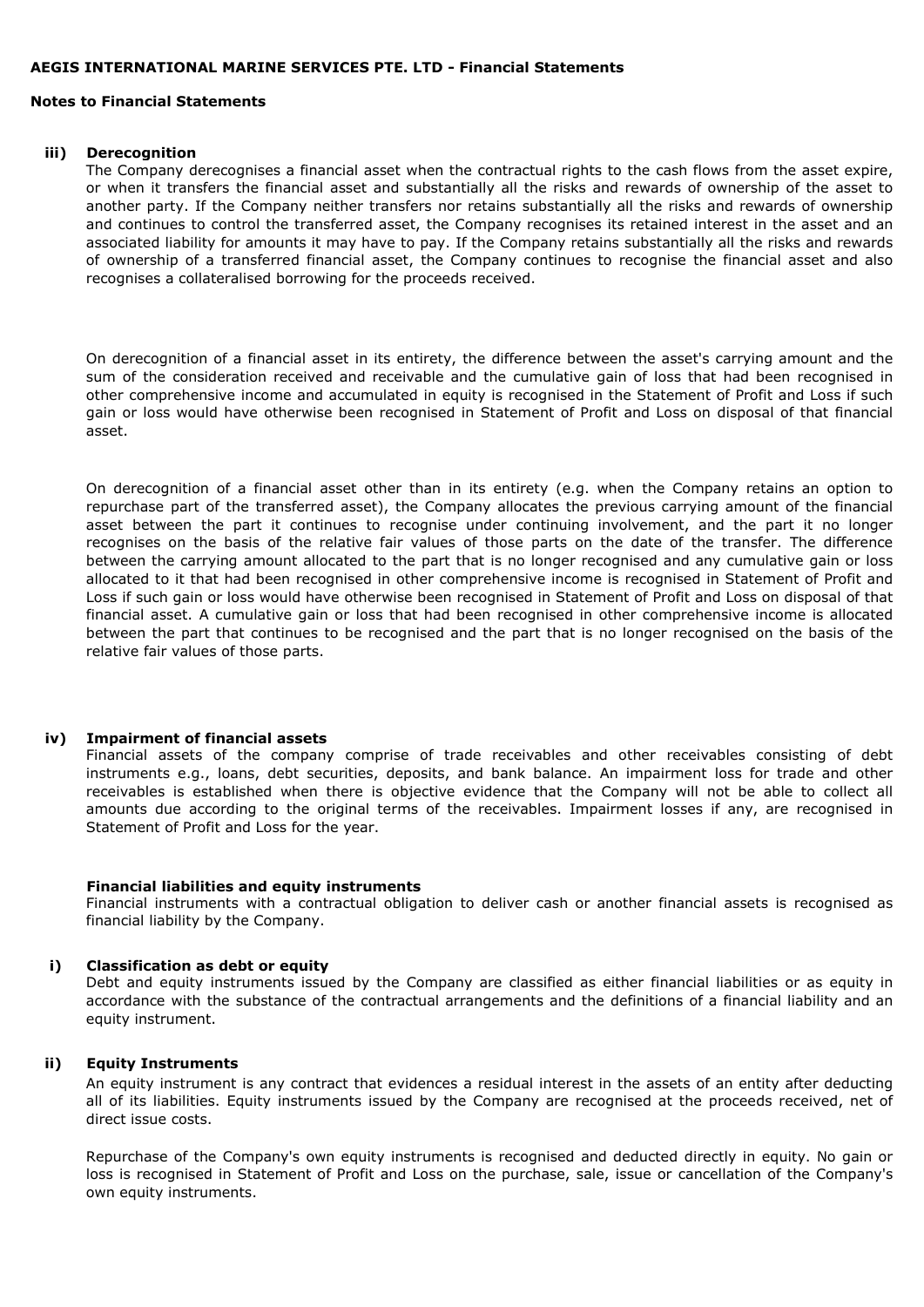# Notes to Financial Statements

#### iii) Financial liabilities

All financial liabilities are subsequently measured at amoritsed cost using the effective interest method or at FVTPL.

### Financial liabilities at FVTPL

Financial liabilities are classified as at FVTPL when the financial liability is either contingent consideration recognised by the Company as an acquirer in a business combination to which Ind AS 103 applies or is held for trading or it is designated as at FVTPL.

A financial liability is classified as held for trading if:

- it has been incurred principally for the purpose of repurchasing it in the near term; or

- on initial recognition it is part of a portfolio of identified financial instruments that the Company manages together and has a recent actual pattern of short term profit taking; or

- it is derivative that is not designated and effective as a hedging instrument.

A financial liability other than a financial liability held for trading or contingent consideration recognised by the Company as an acquirer in a business combination to which Ind AS 103 applies, may be designated as at FVTPL upon initial recognition if:

- such designation eliminated or significantly reduces a measurement or recognition inconsistency that would otherwise arise;

- the financial liability forms part of a group of financial assets or financial liabilities or both, which is managed and its performance is evaluated on a fair value basis, in accordance with the Company's documented risk management or investment strategy, and information about the grouping in provided internally on that basis; or

- it forms part of a contract containing one or more embedded derivatives, and Ind AS 109 permits the entire combined contract to be designated as at FVTPL in accordance with Ind AS 109.

Financial liabilities at FVTPL are stated at fair value, with any gains or losses arising on remeasurement recognised in Statement of Profit and Loss. The net gain or loss recognised in Statement of Profit and Loss incorporates any interest paid on the financial liability and in included in the 'Other income' line item.

## Financial liabilities subsequently measured at amortised cost

Financial liabilities that are not held for trading and are not designated as at FVTPL are measured at amortised cost at the end of subsequent accounting periods. The carrying amounts of financial liabilities that are subsequently measured at amortised cost are determined based on the effective interest method. Interest expense that is not capitalised as part of costs of an asset is included in the 'Finance costs' line item.

The effective interest method is method of calculating the amortised cost of a financial liability and of allocating interest expense over the relevant period. The effective interest rate is the rate that exactly discounts estimated future cash payments (including all fees and points paid or received that form an integral part of the effective interest rate, transaction costs and other premiums or discounts) through the expected life of the financial liability, or (where appropriate) a shorter period, to the net carrying amount on initial recognition.

The Company's financial liabilities include trade and other payables.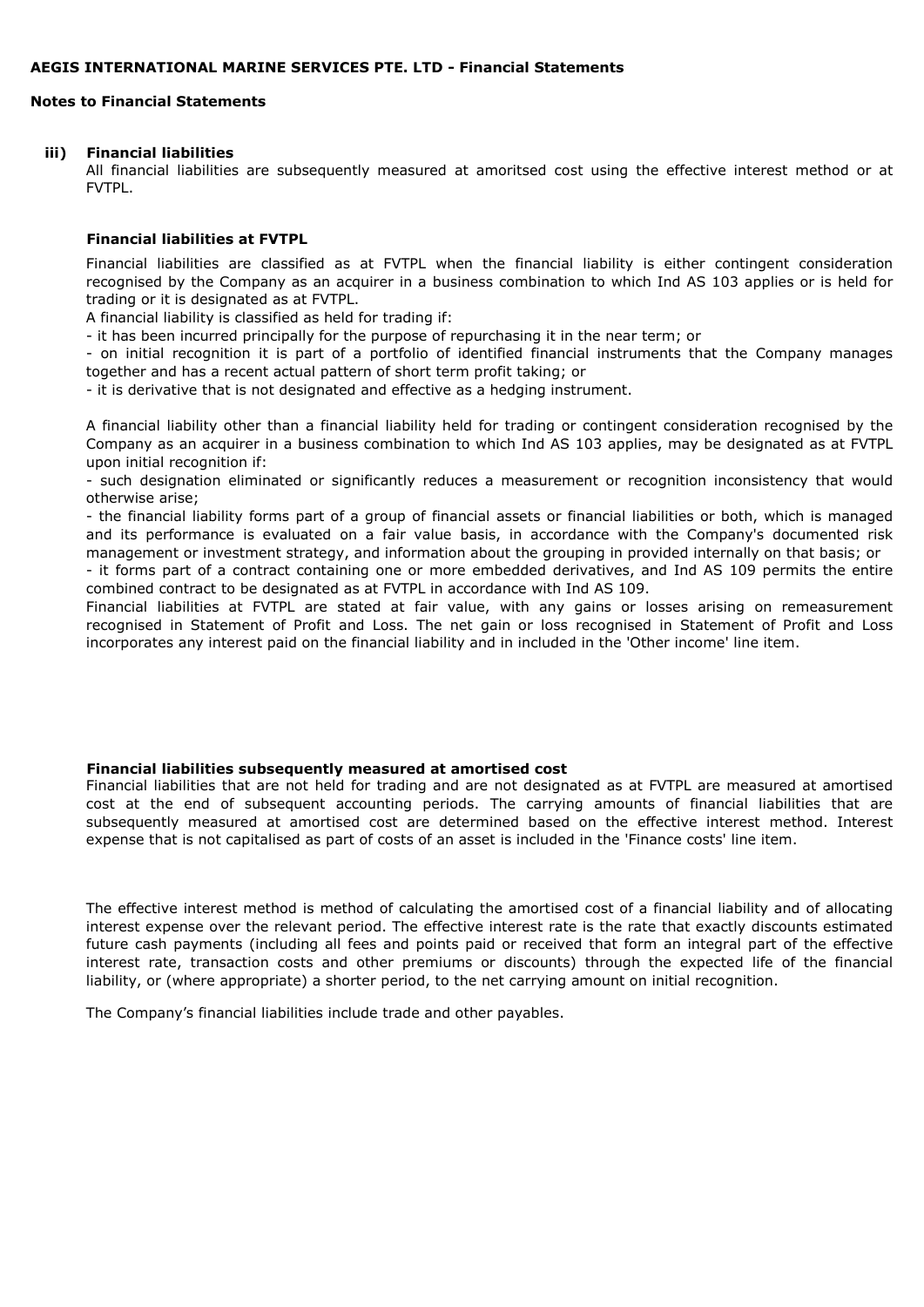### Notes to Financial Statements

#### iv) Derecognition

The Company derecognises financial liabilities when, and only when, the Company's obligations are discharged, cancelled or have expired. An exchange between with a lender of debt instruments with substantially different terms is accounted for as an extinguishment of the original financial liability and the recognition of a new financial liability. Similarly, a substantial modification of the terms of an existing financial liability (whether or not attributable to the financial difficulty of the debtor) is accounted for as an extinguishment of the original financial liability and the recognition of a new financial liability. The difference between the carrying amount of the financial liability derecognised and the consideration paid and payable is recognised in the Statement of Profit and Loss.

#### v) Offsetting of financial instruments

Financial assets and financial liabilities are offset and the net amount is reported in the balance sheet if there is a currently enforceable legal right to offset the recognised amounts and there is an intention to settle on a net basis, to realise the assets and settle the liabilities simultaneously.

### VI) Borrowing cost

Borrowing costs are interest and other costs that the Company incurs in connection with the borrowing of funds and is measured with reference to the effective interest rate applicable to the respective borrowing. Borrowing costs include interest costs measured at EIR and exchange differences arising from foreign currency borrowings to the extent they are regarded as an adjustment to the interest cost.

Borrowing costs that are attributable to acquisition or construction of qualifying assets are capitalized as a part of cost of such assets till the time the asset is ready for its intended use. A qualifying assets is the one that necessarily takes substantial period of time to get ready for intended use. Other borrowing costs are recorded as an expense in the Profit and loss account in the year in which they are incurred.

### VII) Leases

The Company evaluates each contract or arrangement, whether it qualifies as lease as defined under Ind AS 116. The Company as a lessee

The Company assesses, whether the contract is, or contains, a lease. A contract is, or contains, a lease if the contract involves–

a) the use of an identified asset,

- b) the right to obtain substantially all the economic benefits from use of the identified asset, and
- c) the right to direct the use of the identified asset.

The Company at the inception of the lease contract recognizes a Right-of-Use (RoU) asset at cost and a corresponding lease liability, for all lease arrangements in which it is a lessee, except for leases with term of less than twelve months (short term) and low-value assets.

 Certain lease arrangements includes the options to extend or terminate the lease before the end of the lease term. ROU assets and lease liabilities includes these options when it is reasonably certain that they will be exercised.

The cost of the right-of-use assets comprises the amount of the initial measurement of the lease liability, any lease payments made at or before the inception date of the lease plus any initial direct costs, less any lease incentives received. Subsequently, the right-of-use assets is measured at cost less any accumulated depreciation and accumulated impairment losses, if any. The right-of-use assets is depreciated using the straight-line method from the commencement date over the shorter of lease term or useful life of right-of-use assets.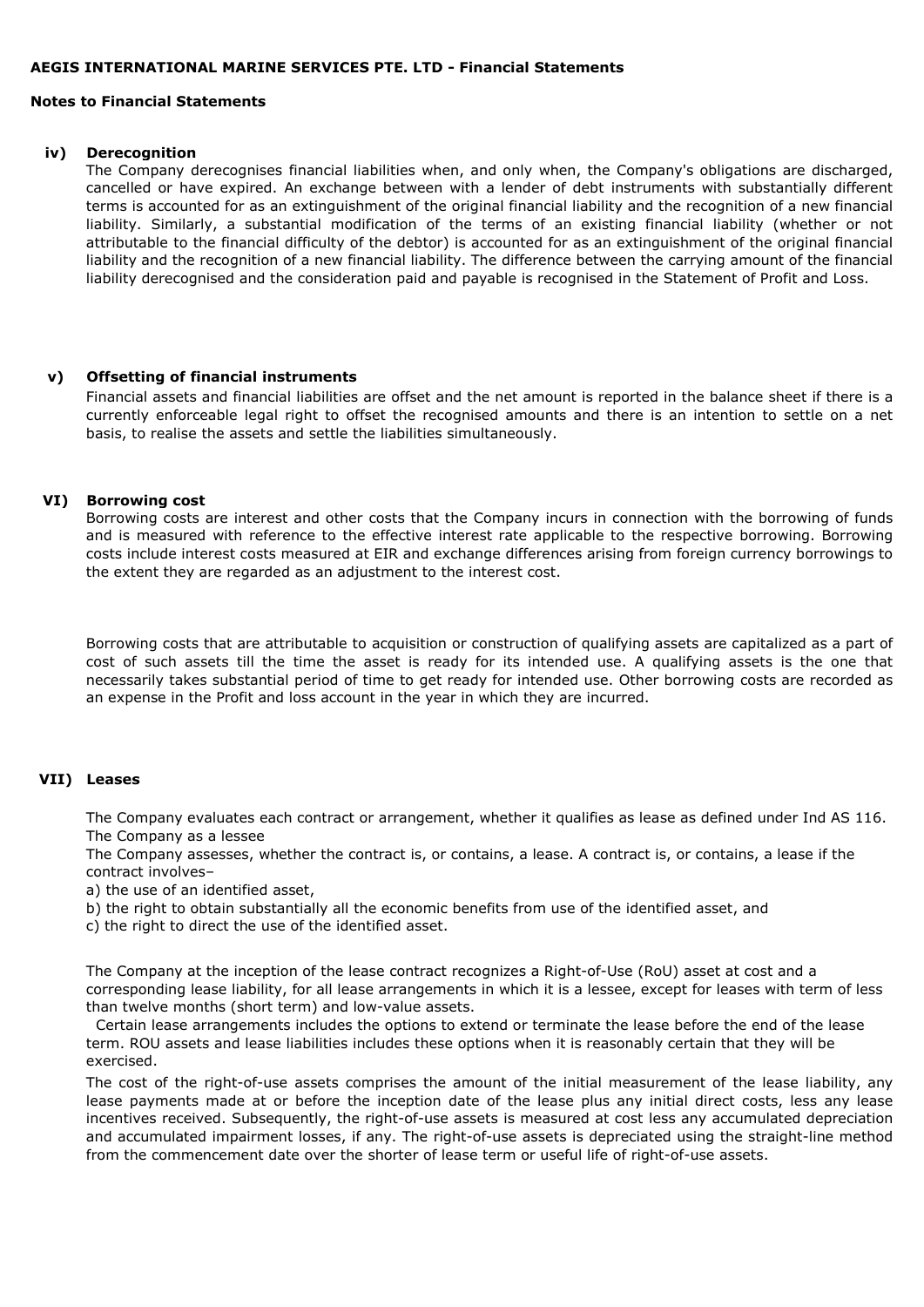#### Notes to Financial Statements

Right of use assets are evaluated for recoverability whenever events or changes in circumstances indicate that their carrying amounts may not be recoverable. For the purpose of impairment testing, the recoverable amount (i.e. the higher of the fair value less cost to sell and the value-in-use) is determined on an individual asset basis unless the asset does not generate cash flows that are largely independent of those from other assets. In such cases, the recoverable amount is determined for the Cash Generating Unit (CGU) to which the asset belongs.

For lease liabilities at inception, the Company measures the lease liability at the present value of the lease payments that are not paid at that date. The lease payments are discounted using the interest rate implicit in the lease, if that rate is readily determined, if that rate is not readily determined, the lease payments are discounted using the incremental borrowing rate.

The Company recognizes the amount of the re-measurement of lease liability as an adjustment to the right-of-use assets. Where the carrying amount of the right-of-use assets is reduced to zero and there is a further reduction in the measurement of the lease liability, the Company recognizes any remaining amount of the re-measurement in the Statement of profit and loss.

For short-term and low value leases, the Company recognizes the lease payments as an operating expense on a straight-line basis over the lease term.

#### The Company as a lessor

Leases for which the Company is a lessor is classified as a finance or operating lease. Contracts in which all the risks and rewards of the lease are substantially transferred to the lessee are classified as a finance lease. All other leases are classified as operating leases.

Leases, for which the Company is an intermediate lessor, it accounts for the head-lease and sub-lease as two separate contracts. The sub-lease is classified as a finance lease or an operating lease by reference to the RoU asset arising from the head-lease.

#### VIII) Inventories

Inventories are carried at lower of cost and net realizable value. Cost of raw materials, finished goods, stock in trade and packing materials is determined on weighted average basis.

Costs comprise all cost of purchase, duties, taxes (other than those subsequently recoverable from tax authorities) and all other costs incurred in bringing the inventory to their present location and condition.

Cost of finished goods include costs of raw material, direct labour and other directly attributable expenses incurred in bringing such goods to their present location and condition.

Net realisable value is the estimated selling price in the ordinary course of business, less the estimated costs of completion and the estimated costs necessary to make the sale. Raw materials and other supplies held for use in the production of finished products are not written down below cost except in cases where material prices have declined and it is estimated that the cost of the finished products will exceed their net realisable value.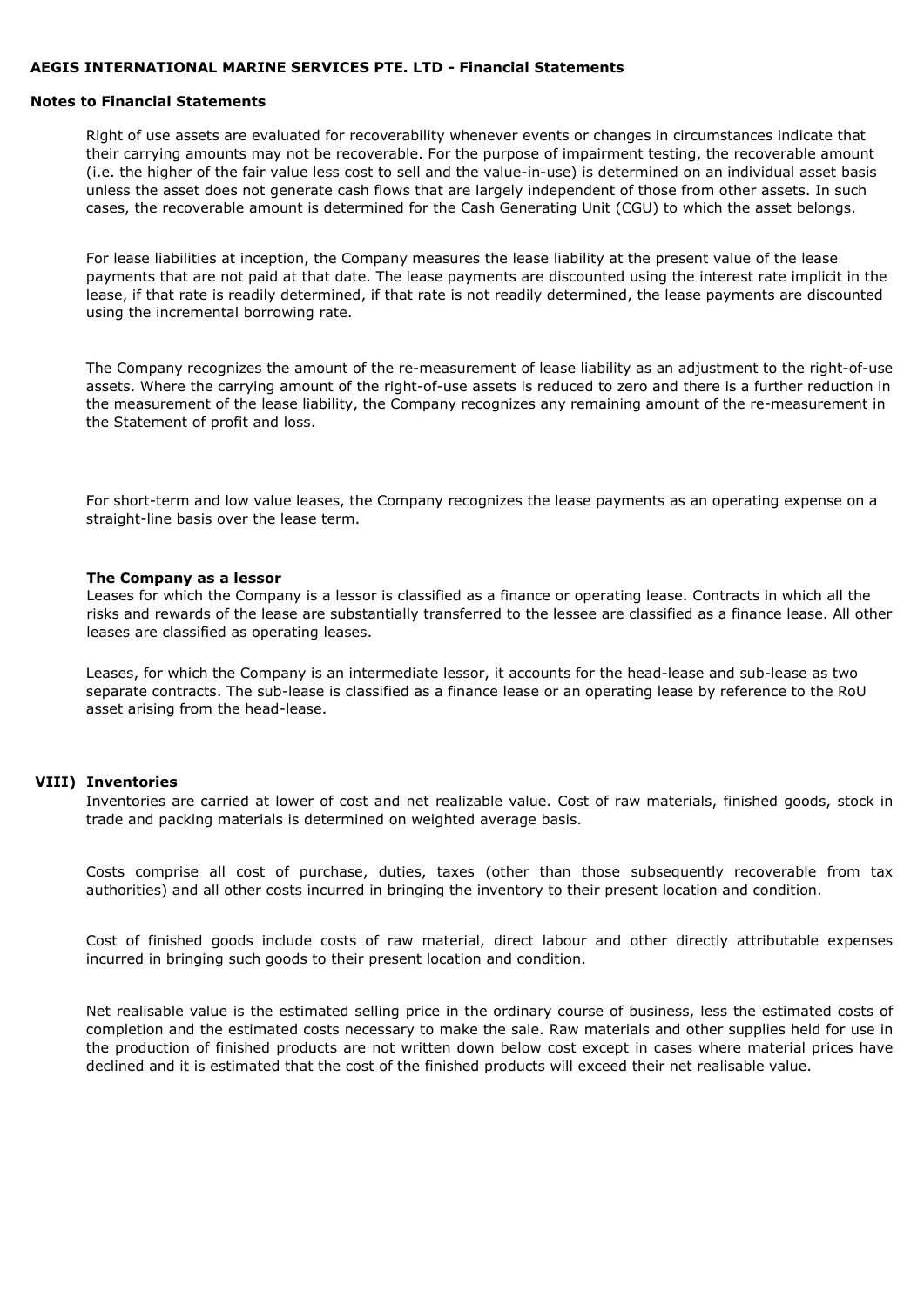## Notes to Financial Statements

#### IX) Cash and cash equivalents

Cash and cash equivalent in the balance sheet comprise cash at banks and on hand and short-term deposits with an original maturity of three months or less, which are subject to an insignificant risk of changes in value. For the purpose of the statement of cash flows, cash and cash equivalents consist of cash and short-term deposits, as defined above, net of outstanding bank overdrafts as they are considered an integral part of the Company's cash management.

#### X) Revenue recognition

Revenue is measured at the fair value of the consideration received or receivable. Revenue is reduced for rebates.

#### Sale of goods

Revenue from the sale of goods is recognised when the goods are delivered and titles have passed, at which time all the following conditions are satisfied:

- the Company has transferred to the buyer the significant risks and rewards of ownership of the goods;

- the Company retains neither continuing managerial involvement to the degree usually associated with ownership nor effective control over the goods sold;

- the amount of revenue can be measured reliably;

- it is probable that the economic benefits associated with the transaction will flow to the Company; and

- the cost incurred or to be incurred in respect of the transaction can be measured reliably.

#### XI) Other income

#### Dividend and Interest income

Dividend income is recognised in statement of profit and loss on the date on which the company's right to receive payment is established.

Interest income from a financial asset is recognised when it is probable that the economic benefits will flow to the Company and the amount of income can be measured reliably. Interest income is accrued on a time basis, by reference to the principal outstanding and at the effective interest rate applicable, which is the rate that exactly discounts estimated future cash receipts through the expected life of the financial asset to that asset's net carrying amount on initial recognition.

#### Rental Income

Rental income arising from operating leases on investment properties is accounted for on an accrual basis as per the terms of the lease contract and is included in other income in the Statement of Profit and Loss.

#### XII) Retirement and other employee benefits

#### i) Short term employee benefits

Short-term employee benefits are expensed as the related service is provided at the undiscounted amount of the benefits expected to be paid in exchange for that service. A liability is recognised for the amount expected to be paid if the Company has a present legal or constructive obligation to pay this amount as a result of past service provided by the employee and the obligation can be estimated reliably.

#### ii) Post Employment Employee Benefits

Retirement benefits to employees comprise payments to government provident funds, gratuity fund, leave encashment and superannuation fund.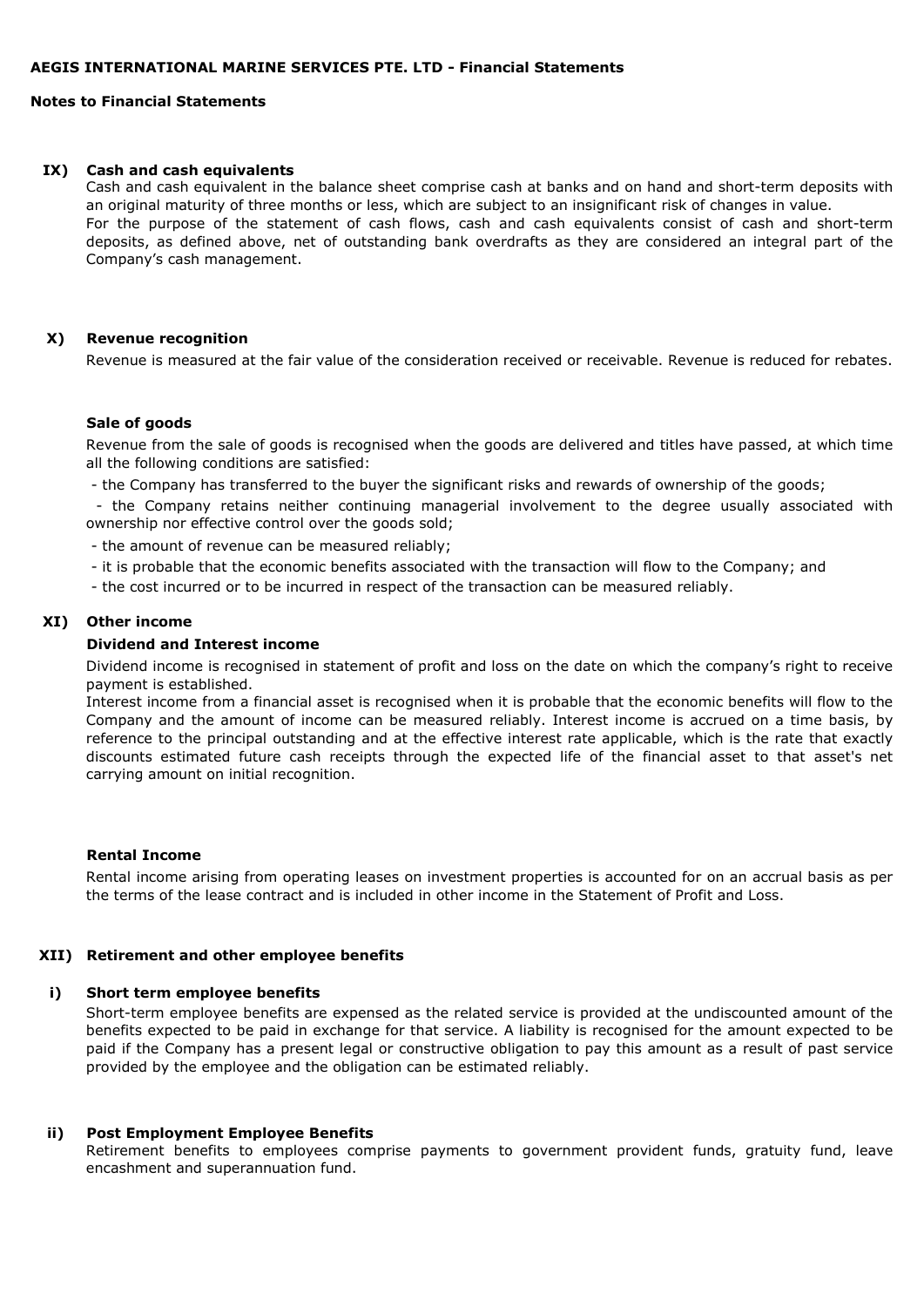### Notes to Financial Statements

#### Defined contribution plans

Retirement benefits in the form of provident fund and superannuation fund are a defined contribution scheme and the contributions are charged to the Statement of Profit and Loss of the year when the contributions to the respective funds are due. There are no other obligations other than the contribution payable to the respective trusts.

#### Defined benefit plans

Gratuity liability is defined benefit obligation and is provided for on the basis of an actuarial valuation on projected unit credit method made at the end of each financial year.

The Company's net obligation in respect of defined benefit plans is calculated separately for each plan by estimating the amount of future benefit that employees have earned in the current and prior periods, discounting that amount and deducting the fair value of any plan assets.

The calculation of defined benefit obligations is performed annually by a qualified actuary using the projected unit credit method. When the calculation results in a potential asset for the Company, the recognised asset is limited to the present value of economic benefits available in the form of any future refunds from the plan or reductions in future contributions to the plan.

Remeasurement of the net defined benefit liability, which comprise actuarial gains and losses, the return on plan assets (excluding interest) and the effect of the asset ceiling (if any, excluding interest), are recognised immediately in OCI. Net interest expense (income) on the net defined liability (assets) is computed by applying the discount rate, used to measure the net defined liability (asset), to the net defined liability (asset) at the start of the financial year after taking into account any changes as a result of contribution and benefit payments during the year. Net interest expense and other expenses related to defined benefit plans are recognised in statement of profit and loss.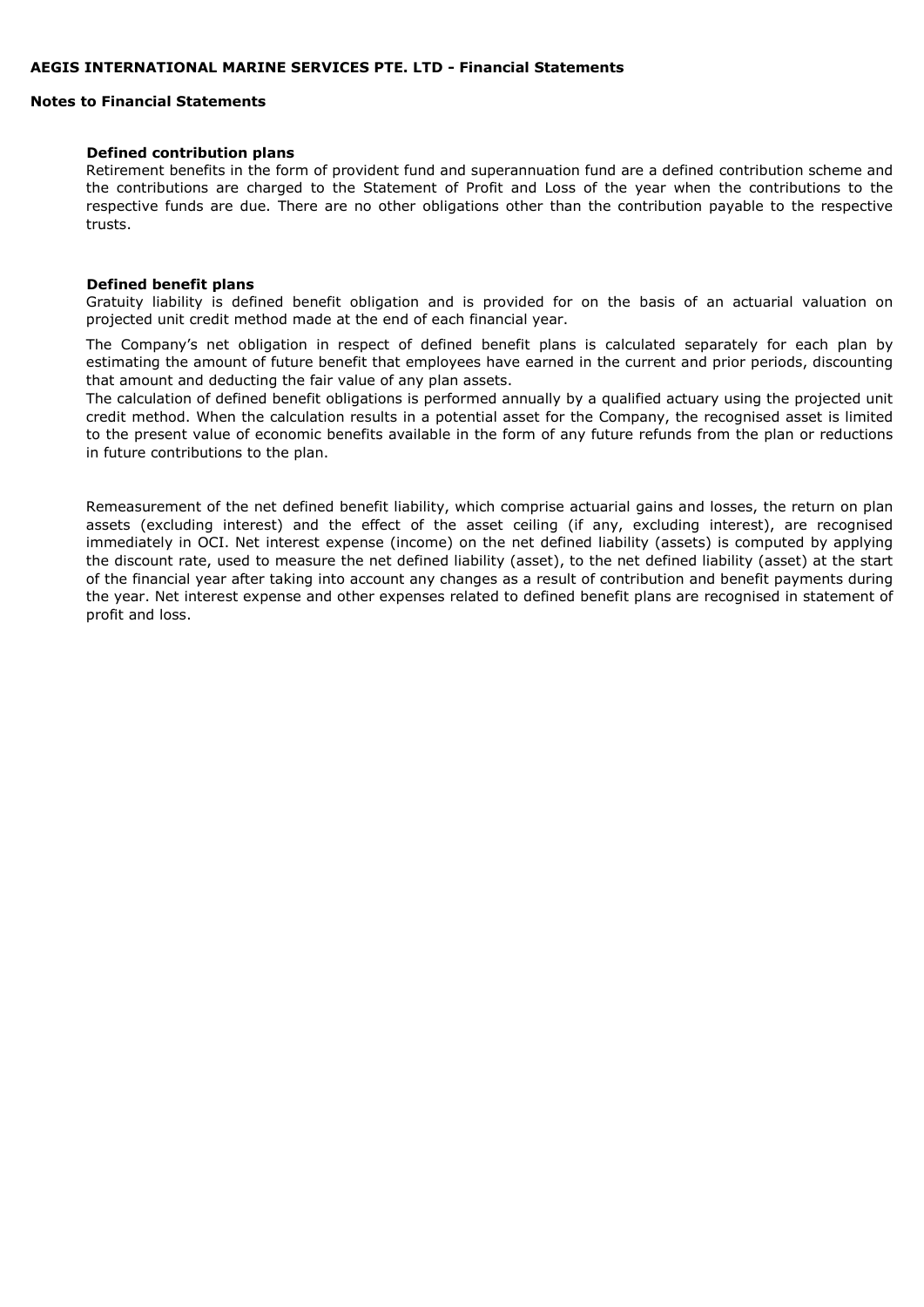#### Notes to Financial Statements

When the benefits of a plan are changed or when a plan is curtailed, the resulting change in benefit that relates to past service or the gain or loss on curtailment is recognised immediately in Statement of Profit and Loss. The company recognises gains and losses on the settlement of a defined benefit plan when the settlement occurs.

Short term compensated absences are provided for based on estimates.

#### Other long term benefits

Long term compensated absences are provided for based on actuarial valuation. The actuarial valuation is done as per projected unit credit method. Actuarial gains/losses are recognized in the other comprehensive income.

#### XIII) Taxation

Income tax expenses represents the sum of the tax currently payable and deferred tax.

#### i) Current tax

The tax currently payable is based on taxable profit for the year. Taxable profit differs from 'profit before tax' as reported in the Statement of Profit and Loss because of items of income or expense that are taxable or deductible in other years and items that are never taxable or deductible. The current tax is calculated using tax rates that have been enacted or substantively enacted by the end of the reporting period.

#### ii) Deferred tax

Deferred tax is recognised on temporary differences between the carrying amount of assets and liabilities in the standalone financial statements and the corresponding tax bases used in the computation of taxable profit. Deferred tax liabilities are generally recognised for all taxable temporary differences. Deferred tax assets are generally recognised for all deductible temporary differences to the extent that it is probable that taxable profits will be available against which those deductible temporary differences can be utilised. Such deferred tax assets and liabilities are not recognised if the temporary difference arises from the initial recognition (other than in a business combination) of assets and liabilities in a transaction that affects neither the taxable profit nor the accounting profit. In addition, deferred tax liabilities are not recognised if the temporary difference arises from the initial recognition of goodwill.

Deferred tax liabilities are recognised for taxable temporary differences associated with investments in subsidiaries, except where the Company is able to control the reversal of temporary difference and it is probable that the temporary difference will not reverse in the foreseeable future. Deferred tax assets arising from deductible temporary differences associated with such investments and interests are only recognised to the extent that it is probable that there will be sufficient taxable profits against which to utilise the benefits of the temporary differences and they are expected to reverse in the foreseeable future.

The carrying amount of deferred tax assets is reviewed at the end of each reporting period and reduced to the extent that it is no longer probable that sufficient taxable profits will be available to allow all or part of the assets to be recovered.

Deferred tax liabilities and assets are measured at the tax rates that are expected to apply in the period in which the liability is settled or the asset is realised, based on tax rates (and tax laws) that have been enacted or substantively enacted by the end of the reporting period.

The measurement of deferred tax liabilities and assets reflect the tax consequences that would follow from the manner in which the Company expects, at the end of the reporting period, to recover or settle the carrying amount of its assets and liabilities.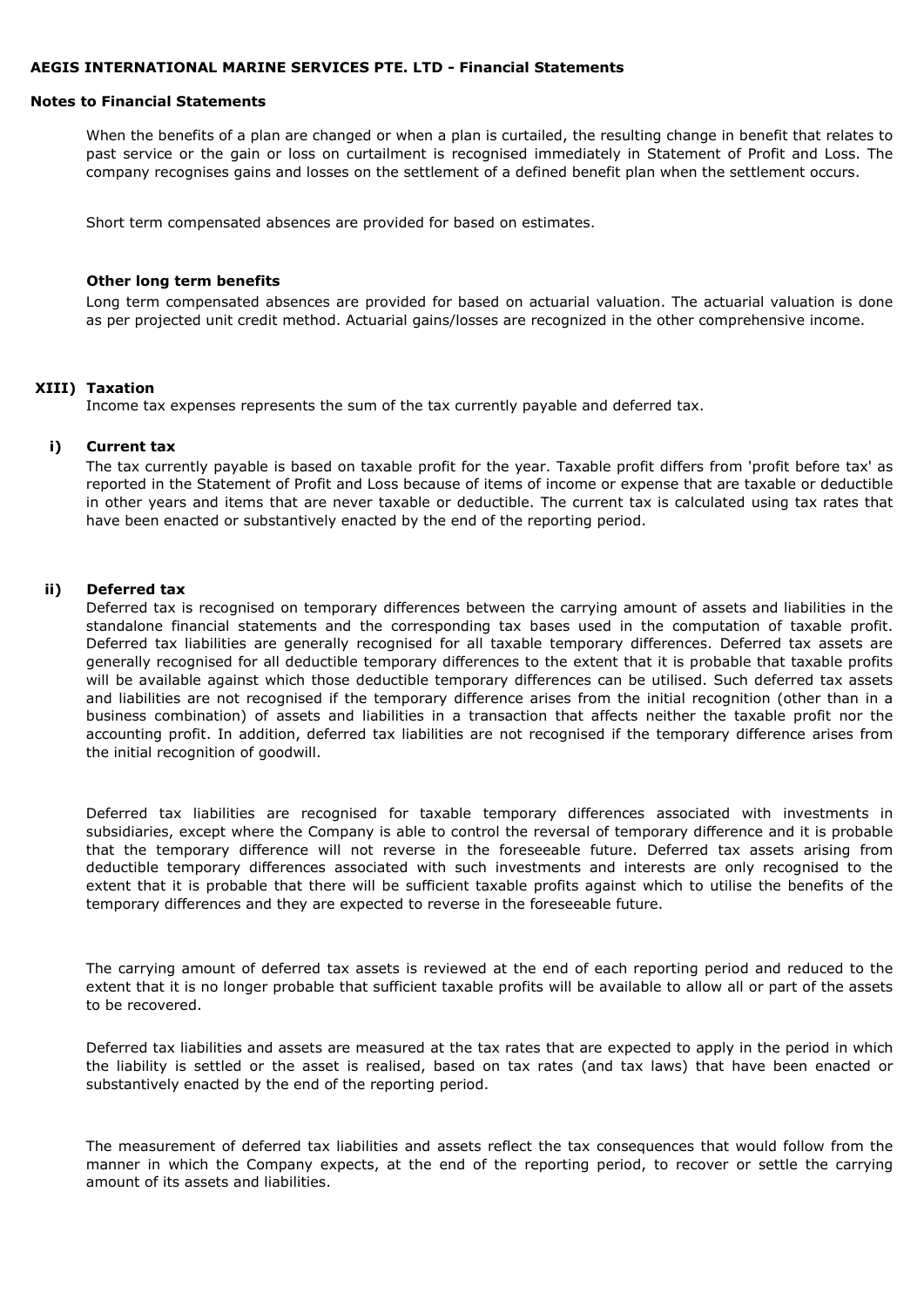#### Notes to Financial Statements

#### iii) Current and deferred tax for the year

Current and deferred tax are recognised in Statement of Profit and Loss, except when they relate to items that are recognised in other comprehensive income or directly in equity, in which case, the current and deferred tax are also recognised in other comprehensive income or directly in equity respectively. Where current tax or deferred tax arises from the initial accounting for a business combination, the tax effect is included in the accounting for the business combination.

#### iv) Minimum alternate tax credit

Minimum alternate tax credit is recognized as an asset only when and to the extent there is convincing evidence that the Company will pay normal income tax during the specified period. Such asset is reviewed at each balance sheet date and the carrying amount of the MAT credit is written down to the extent there is no longer a convincing evidence to the effect that the Company will pay normal income tax during the specified period.

#### XIV) Provisions, contingent liabilities and contingent assets

A provision is recognized when the Company has a present obligation as a result of past events and it is probable that an outflow of resources will be required to settle the obligation in respect of which a reliable estimate can be made. These are reviewed at each balance sheet date and adjusted to reflect the current best estimates. Contingent liabilities are disclosed in the notes to the financial statements. Contingent assets are not recognized in the financial statements

Further, long term provisions are determined by discounting the expected future cash flows specific to the liability. The unwinding of the discount is recognised as finance cost. A provision for onerous contracts is measured at the present value of the lower of the expected cost of terminating the contract and the expected net cost of continuing with the contract. Before a provision is established, the Company recognises any impairment loss on the assets associated with that contract.

#### 6 Critical accounting judgements and key sources of estimation uncertainty

The preparation of financial statements in accordance with Ind AS requires use of estimates and assumptions for some items, which might have an effect on their recognition and measurement in the balance sheet and statement of profit and loss. The actual amounts realised may differ from these estimates.

# Key source of estimation

The following are the key assumption concerning the future and other key sources of estimations uncertainty at the end of the reporting period that may have a significant risk of causing a material adjustment to the carrying amounts of assets and liabilities within the next financial year:

# a) Property, plant and equipment :

Determination of the estimated useful lives of tangible assets and the assessment as to which components of the cost may be capitalized. Useful lives of tangible assets are based on the life prescribed in Schedule II of the Companies Act, 2013. In cases, where the useful lives are different from that prescribed in Schedule II, they are based on technical advice, taking into account the nature of the asset, the estimated usage of the asset, the operating conditions of the asset, past history of replacement, anticipated technological changes, manufacturers' warranties and maintenance support. Assumptions also need to be made, when the Company assesses, whether an asset may be capitalised and which components of the cost of the asset may be capitalised.

#### b) Inventories :

The measurement of inventory including the determination of its net realizable value, involves the use of estimates. The significant sources of estimation uncertainty include diamond prices, production grade and expenditure and determining the remaining costs of completion to bring inventory into its saleable form. The Company uses historical data on prices achieved, grade and expenditure in forming its assessment.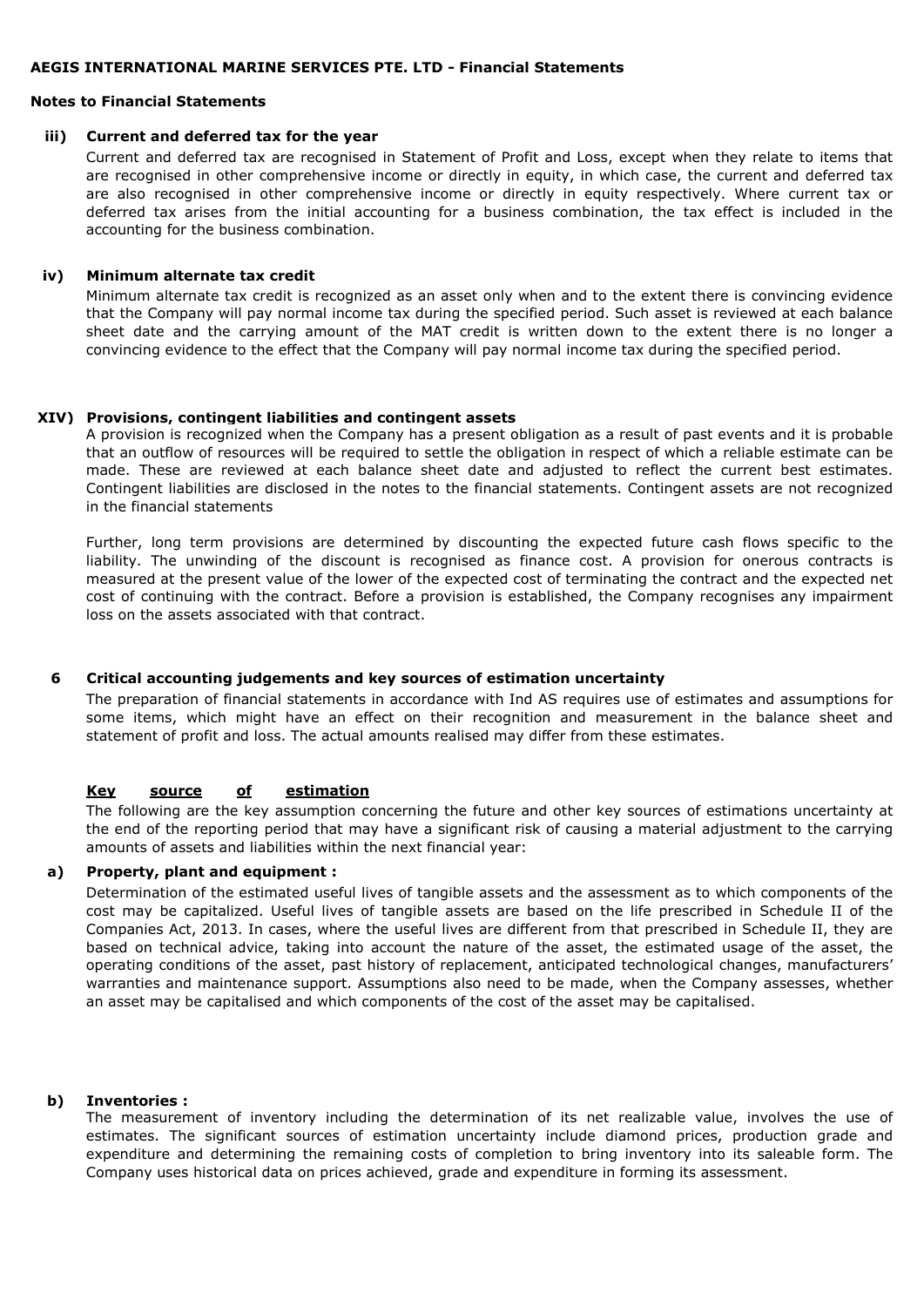#### Notes to Financial Statements

#### c) Recognition and measurement of defined benefit obligations :

The obligation arising from defined benefit plan is determined on the basis of actuarial assumptions. Key actuarial assumptions include discount rate, trends in salary escalation and vested future benefits and life expectancy. The discount rate is determined by reference to market yields at the end of the reporting period on government bonds. The period to maturity of the underlying bonds correspond to the probable maturity of the postemployment benefit obligations.

### d) Recognition of deferred tax assets :

A deferred tax asset is recognised for all the deductible temporary differences to the extent that it is probable that taxable profit will be available against which the deductible temporary difference can be utilised. The management assesses that there will be sufficient taxable profits against which to utilise the benefits of temporary differences and they are expected to reverse in the foreseeable future.

#### 7 Estimation Uncertainty Relating to the Global Health Pandemic on COVID 19 :

The Management has considered the possible effects, if any, that may result from second wave of COVID-19 pandemic in the country on the carrying amounts of current assets after considering internal and external sources of information as at the date of approval of these financial statements. Given the uncertainties associated with pandemic's nature and duration, the actuals may differ from the estimates considered in these financial statements. The Company continues to closely monitor the situation.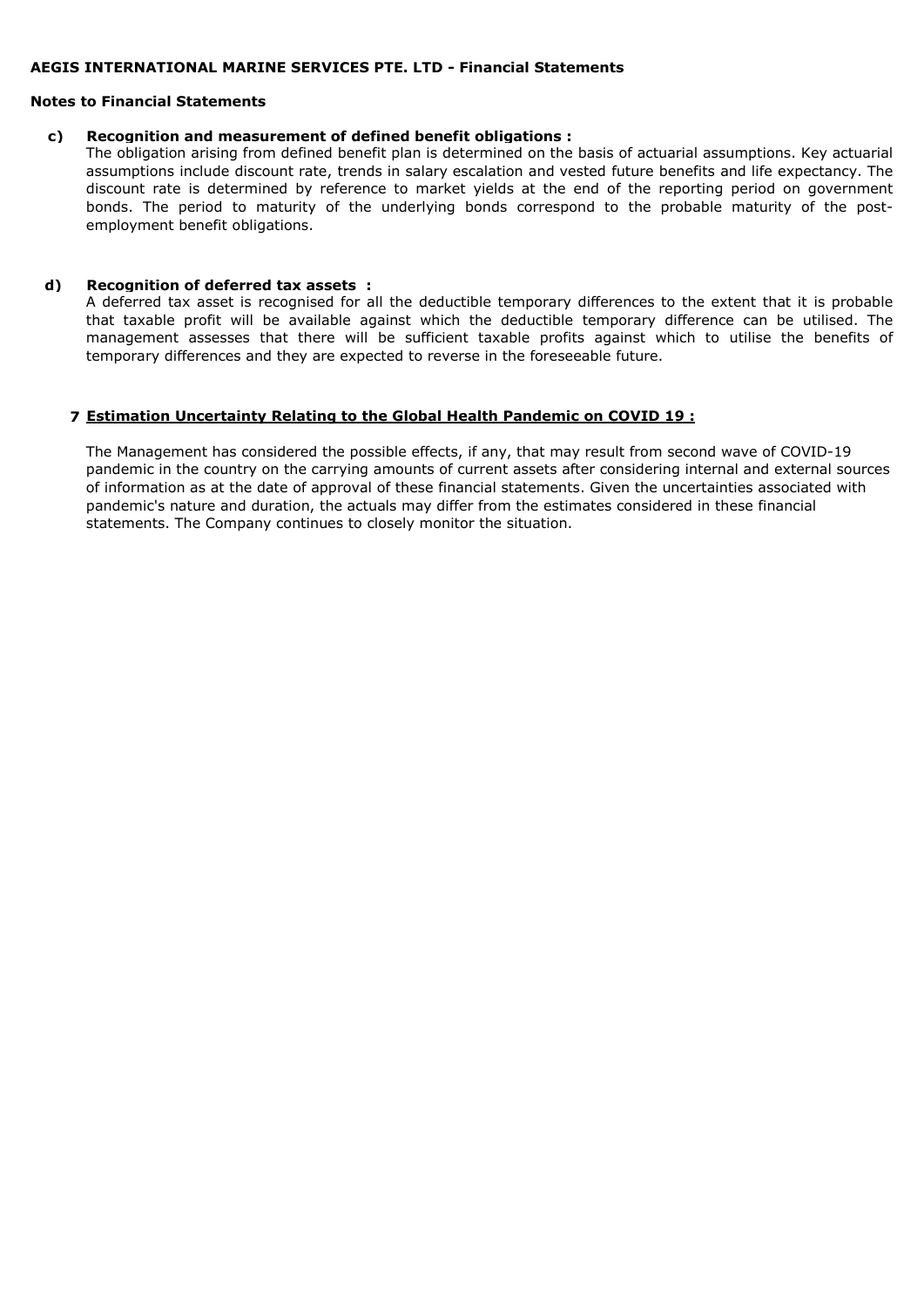#### Notes to Financial Statements

### Note 8

#### Other Financial Assets

| <b>Particulars</b>       | As at<br>March 31, 2021<br><b>USD</b> | As at March 31,<br>2021<br>Rs. | As at<br><b>USD</b> | As at<br>March 31, 2020 March 31, 2020<br>Rs. |
|--------------------------|---------------------------------------|--------------------------------|---------------------|-----------------------------------------------|
| <b>Security Deposits</b> | 7,831                                 | 5,75,650                       | 7,831               | 5,90,382                                      |
| <b>Total</b>             | 7,831                                 | 5,75,650                       | 7,831               | 5,90,382                                      |

#### Note 9 Trade receivables

| <b>Particulars</b>                                    | As at<br>March 31, 2021<br><b>USD</b> | As at March 31,<br>2021<br>Rs. | As at<br>March 31, 2020<br><b>USD</b> | As at<br>March 31, 2020<br>Rs. |
|-------------------------------------------------------|---------------------------------------|--------------------------------|---------------------------------------|--------------------------------|
| <b>Trade receivables</b><br>Considered good-Unsecured | $\overline{\phantom{0}}$              | $\overline{\phantom{a}}$       | 2,10,403                              | 1,58,61,455                    |
| Trade Receivables Credit Impaired                     | $\overline{\phantom{a}}$              | $\overline{\phantom{a}}$       | $\overline{\phantom{0}}$              | $\overline{\phantom{a}}$       |
|                                                       | $\overline{\phantom{a}}$              | $\overline{\phantom{a}}$       | 2,10,403                              | 1,58,61,455                    |
| Less: Loss Allowance                                  | $\overline{\phantom{a}}$              | $\overline{\phantom{a}}$       | 2,10,403                              | 1,58,61,455                    |
| <b>Total</b>                                          |                                       | $\sim$                         | $\blacksquare$                        |                                |

The carrying amounts of trade receivables as at the reporting date approximate fair value. Trade receivables are non-interest bearing.

### Note 10

| Cash and cash equivalents                     |                |                 |                |                       |
|-----------------------------------------------|----------------|-----------------|----------------|-----------------------|
| <b>Particulars</b>                            | As at          | As at March 31, | As at          | As at                 |
|                                               | March 31, 2021 | 2021            | March 31, 2020 | <b>March 31, 2020</b> |
|                                               | <b>USD</b>     | Rs.             | <b>USD</b>     | Rs.                   |
| Bank balances                                 |                |                 |                |                       |
| - Current accounts                            | 1,315          | 96,686          | 10,636         | 8,01,816              |
| Cash and cash equivalents as presented in the |                |                 |                |                       |
| balance sheet                                 | 1,315          | 96,686          | 10,636         | 8,01,816              |

# Note 11

#### Other Current Assets

(Unsecured, considered good unless otherwise stated)

|                      | As at          | As at March 31, | As at      | As at                         |
|----------------------|----------------|-----------------|------------|-------------------------------|
| <b>Particulars</b>   | March 31, 2021 | 2021            |            | March 31, 2020 March 31, 2020 |
|                      | USD            | Rs.             | <b>USD</b> | Rs.                           |
| Advance to suppliers | 13,156         | 9,67,015        | 13,156     | 9,91,764                      |
| Prepaid expenses     | 8,014          | 5,89,034        | 7.401      | 5,57,910                      |
| <b>Total</b>         | 21.170         | 15,56,049       | 20,557     | 15,49,674                     |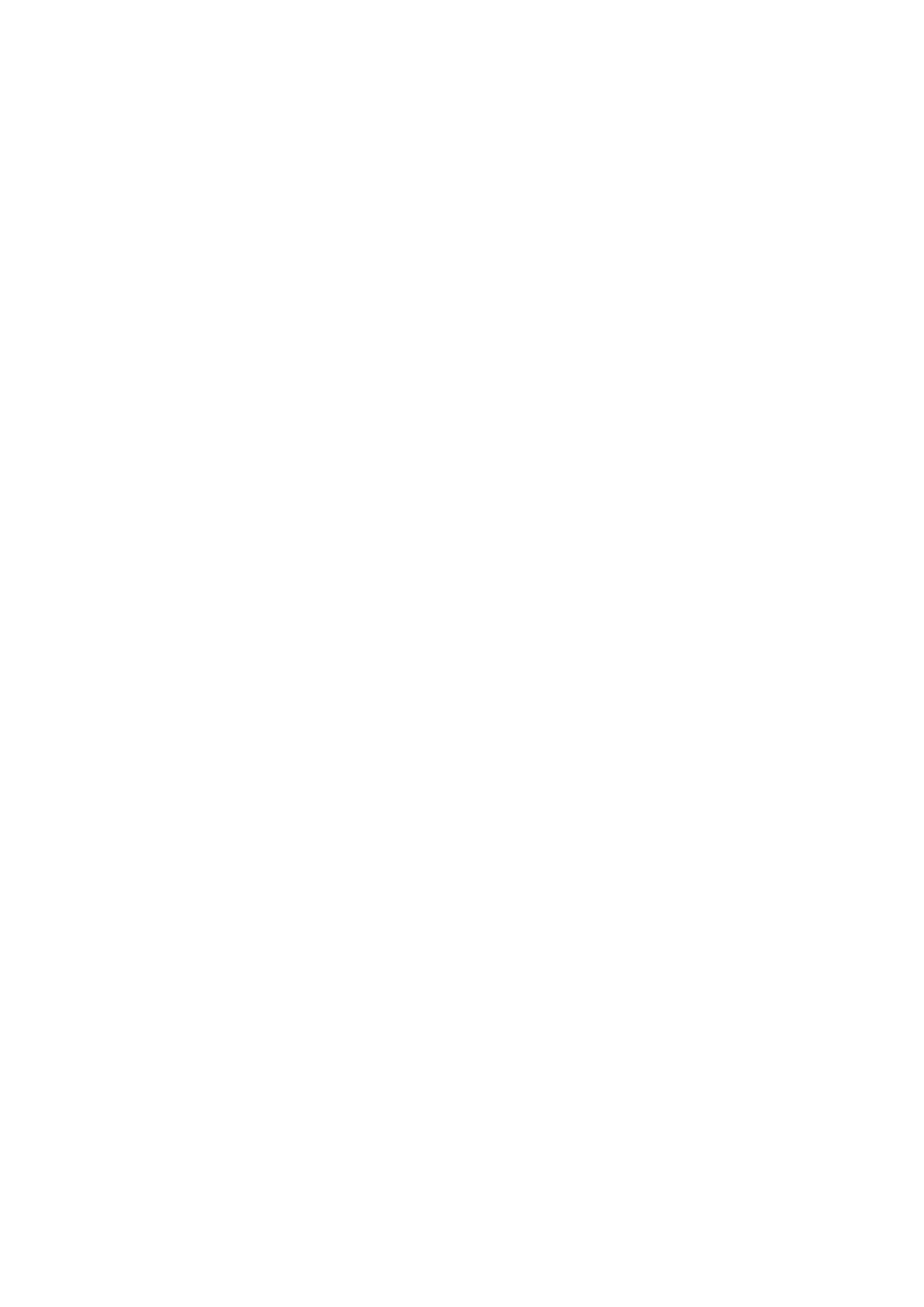#### Notes to Financial Statements

| Note 12<br><b>Equity share capital</b>                                            |                            | As at<br>Mar 31, 2021 |                        | As at<br>March 31, 2020    |                      |                        |  |
|-----------------------------------------------------------------------------------|----------------------------|-----------------------|------------------------|----------------------------|----------------------|------------------------|--|
| <b>Particulars</b>                                                                | Number of<br><b>Shares</b> | Amount<br>USD         | Amount<br>INR          | Number of<br><b>Shares</b> | Amount<br>USD        | Amount<br><b>INR</b>   |  |
| <b>Tal Authorised share capital</b><br>Equity shares of the par value of \$1 each | 100000                     | 1,00,000              | 59,54,288              | 100000                     | 1,00,000             | 59,54,288              |  |
| <b>Total</b>                                                                      | 1,00,000                   | 1,00,000              | 59,54,288              | 1,00,000                   | 1,00,000             | 59,54,288              |  |
| [b] Issued, subscribed and paid up<br>Equity shares of \$1 each<br>Total          | 100000<br>,00,000          | 1,00,000<br>1,00,000  | 59,54,288<br>59,54,288 | 100000<br>1,00,000         | 1.00.000<br>1,00,000 | 59,54,288<br>59,54,288 |  |
|                                                                                   |                            |                       |                        |                            |                      |                        |  |

[c] Reconciliation of number of shares outstanding at the beginning and end of the year :

|                                                  |                            | As at<br>Mar 31, 2021 |               | As at March 31, 2020                                  |          |           |  |
|--------------------------------------------------|----------------------------|-----------------------|---------------|-------------------------------------------------------|----------|-----------|--|
| Equity:                                          | Number of<br><b>Shares</b> | Amount<br>USD         | Amount<br>INR | Number of<br>Amount<br>Amount<br>USD<br><b>Shares</b> | INR      |           |  |
| At the beginning of the year                     | 100000                     | 1,00,000              | 59,54,288     | 1,00,000                                              | 1,00,000 | 59,54,288 |  |
| Issued during the year<br>At the end of the year | 1,00,000                   | 1,00,000              | 59,54,288     | 1,00,000                                              | 1,00,000 | 59,54,288 |  |

**[d] Rights, preferences and restrictions attached to equity shares :**<br>The Company has one class of equity shares having a par value of \$ 1 per share. Each shareholder is eligible for one vote per share held and to dividen paid by the Company. In the event of liquidation, the equity shareholders are eligible to receive the remaining assets of the Company after distribution of all liabilities, in proportion to their shareholding.

#### [e] Details of shareholders holding more than 5% of the aggregate shares in the Company:

| Name of the shareholder                  |                            | As at Mar 31, 2021 |                            | As at March 31, 2020 |
|------------------------------------------|----------------------------|--------------------|----------------------------|----------------------|
|                                          | Number of<br><b>Shares</b> | Percentage         | Number of<br><b>Shares</b> | Percentage           |
| Equity shares of \$1/-each fully paid    |                            |                    |                            |                      |
| Aegis Logistics Limited, Holding Company | 100000                     | 100.00%            | 100000                     | 100.00%              |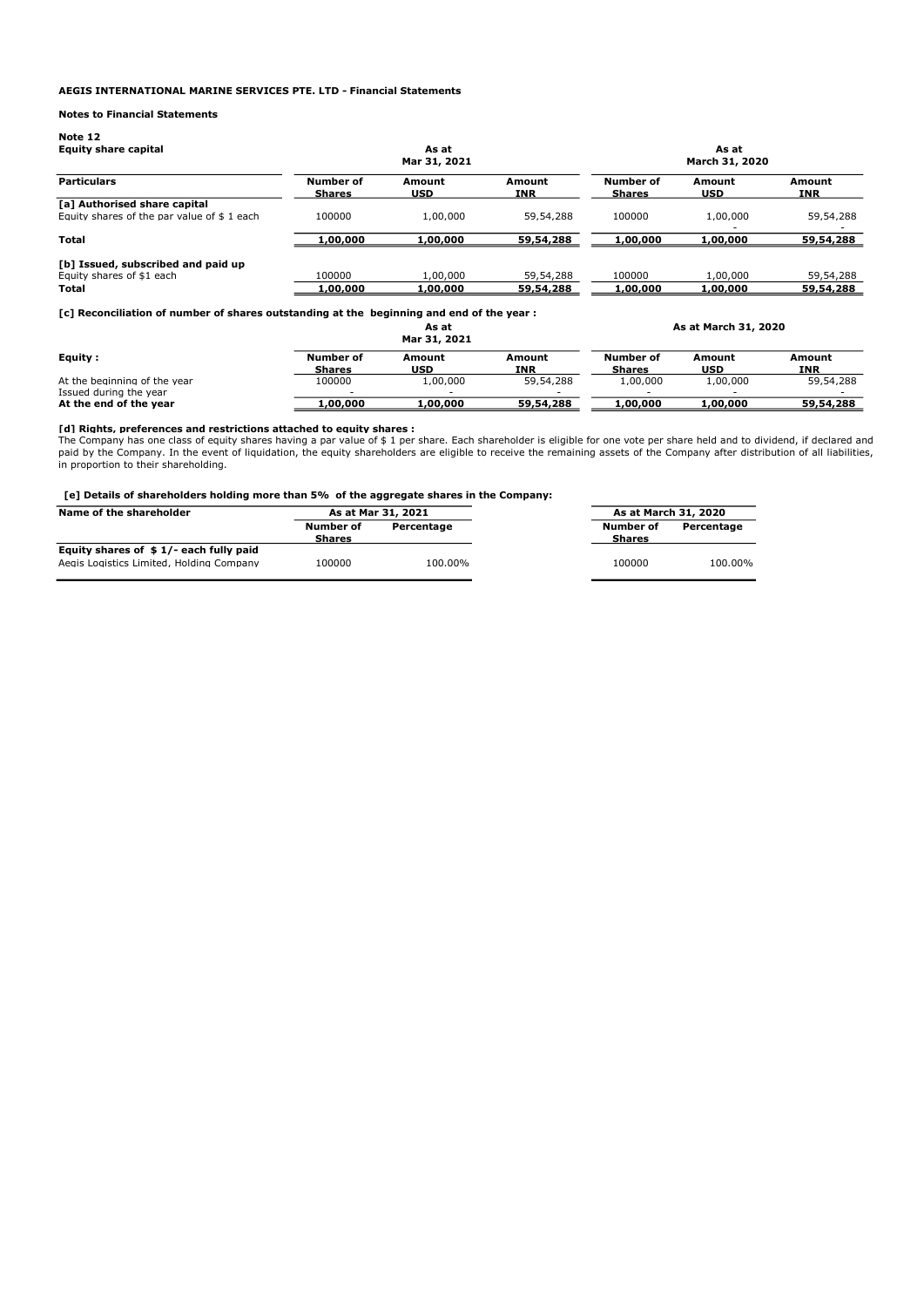### Notes to Financial Statements

# Note 13 Retained earnings

| <b>Particulars</b>                                            | As at<br>March 31, 2021<br><b>USD</b> | As at March 31,<br>2021<br>Rs. | As at<br><b>March 31, 2020</b><br><b>USD</b> | As at<br>March 31, 2020<br>Rs. |
|---------------------------------------------------------------|---------------------------------------|--------------------------------|----------------------------------------------|--------------------------------|
| Balance as at the beginning of the year                       | (27, 796)                             | (5, 11, 121)                   | 1,53,328                                     | 1,15,68,746                    |
| Profit for the year<br>Addition / (Reduction) during the year | (16, 219)                             | (13, 28, 015)                  | (1,81,124)                                   | (1, 20, 79, 867)               |
| Balance as at the end of the year                             | (44, 015)                             | (18,39,136)                    | (27,796)                                     | (5, 11, 121)                   |
| Note 14<br>Trade payables                                     |                                       |                                |                                              |                                |
| <b>Particulars</b>                                            | As at<br>March 31, 2021<br><b>USD</b> | As at March 31,<br>2021<br>Rs. | As at<br>March 31, 2020<br><b>USD</b>        | As at<br>March 31, 2020<br>Rs. |
| Trade payables<br>Total outstanding dues of creditors         |                                       |                                |                                              |                                |
| other than micro enterprises and small<br>enterprises         | 16,430                                | 12,07,707                      | 5,547                                        | 4,18,175                       |
| Total                                                         | 16,430                                | 12,07,707                      | 5,547                                        | 4,18,175                       |

The carrying amount of trade payables as at reporting date approximates fair value.

### Note 14.1 Disclosure for Micro, Small and Medium Enterprises

On the basis of the information and records available with the management there are no dues payable to Micro, Small and Medium Enterprises. Further, disclosures under the Micro, Small and Medium Enterprises Development Act, 2006 are not applicable.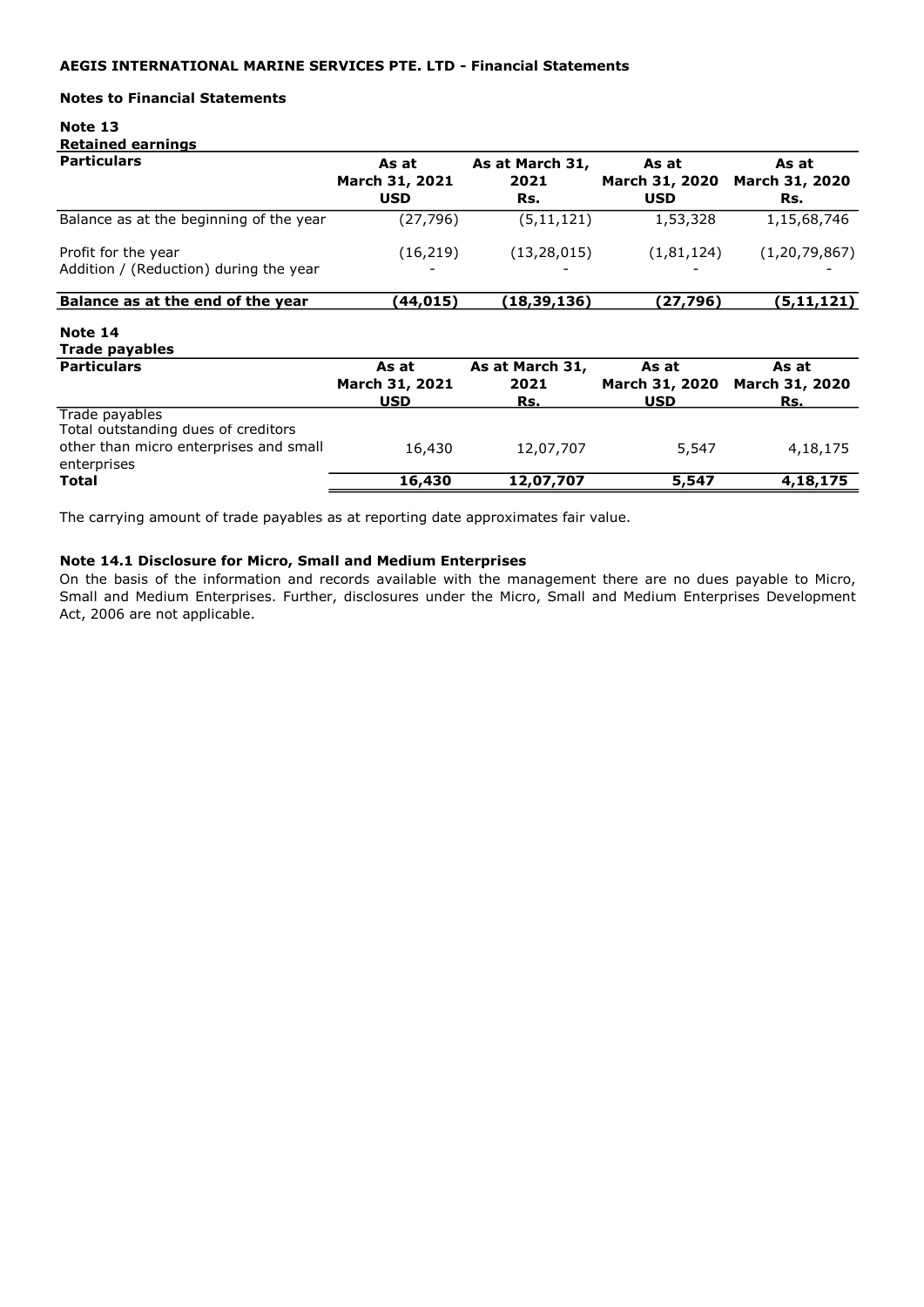# Notes to Financial Statements

#### Note 15 Revenue from operations

| <b>Particulars</b>                            | For the year ended<br>Mar 31, 2021<br><b>USD</b> | For the year<br>ended March 31,<br>2021<br>Rs. | For the year ended<br>March 31, 2020<br><b>USD</b> | For the year ended<br>March 31, 2020<br>Rs. |
|-----------------------------------------------|--------------------------------------------------|------------------------------------------------|----------------------------------------------------|---------------------------------------------|
| Sales - Traded Goods:<br>Marine Fuel          |                                                  |                                                | 7,65,545                                           | 5,42,61,132                                 |
| <b>Total</b>                                  |                                                  |                                                | 7,65,545                                           | 5,42,61,132                                 |
| Note 16<br><b>Other Income</b>                |                                                  |                                                |                                                    |                                             |
| <b>Particulars</b>                            | For the year ended<br>Mar 31, 2021<br><b>USD</b> | For the year<br>ended March 31,<br>2021<br>Rs. | For the year ended<br>March 31, 2020<br><b>USD</b> | For the year ended<br>March 31, 2020<br>Rs. |
| Interest income<br>Other non-operating income | 15                                               | 1,117                                          | 161                                                | 11,422                                      |
| <b>Total</b>                                  | 15                                               | 1,117                                          | 161                                                | 11,422                                      |
| Note 17<br><b>Purchase of Stock In trade</b>  |                                                  |                                                |                                                    |                                             |
| <b>Particulars</b>                            | For the year ended<br>Mar 31, 2021<br><b>USD</b> | For the year<br>ended March 31,<br>2021<br>Rs. | For the year ended<br>March 31, 2020<br><b>USD</b> | For the year ended<br>March 31, 2020<br>Rs. |
| Liquified Petroleum Gas                       |                                                  |                                                | 7,54,164                                           | 5,34,54,452                                 |
|                                               | -                                                |                                                | 7,54,164                                           | 5,34,54,452                                 |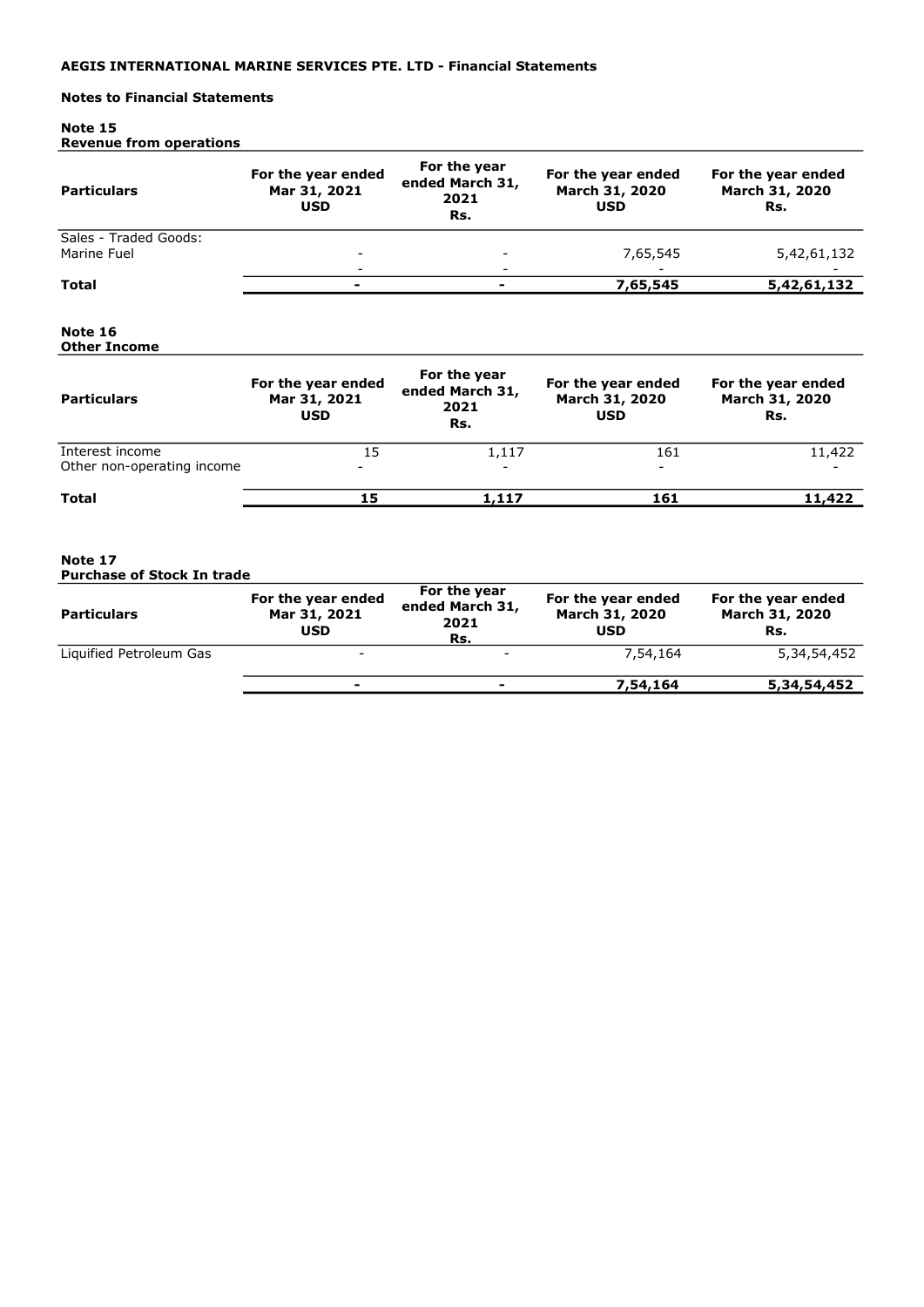# Notes to Financial Statements

Note 18 Finance costs

| <b>Particulars</b>                                                                                               | For the year<br>ended Mar 31,<br>2021<br><b>USD</b> | For the year<br>ended March 31,<br>2021<br>Rs. | For the year<br>ended March 31,<br>2020<br><b>USD</b> | For the year<br>ended March 31,<br>2020<br>Rs. |
|------------------------------------------------------------------------------------------------------------------|-----------------------------------------------------|------------------------------------------------|-------------------------------------------------------|------------------------------------------------|
| Interest on borrowings<br>Other borrowing costs                                                                  | 292                                                 | 21,647                                         | $\overline{\phantom{0}}$<br>423                       | 30,003                                         |
| Total                                                                                                            | 292                                                 | 21,647                                         | 423                                                   | 30,003                                         |
| Note 19<br><b>Other expenses</b>                                                                                 |                                                     |                                                |                                                       |                                                |
| <b>Particulars</b>                                                                                               | For the year<br>ended Mar 31,<br>2021<br><b>USD</b> | For the year<br>ended March 31,<br>2021<br>Rs. | For the year<br>ended March 31,<br>2020<br><b>USD</b> | For the year<br>ended March 31,<br>2020<br>Rs. |
| Rent<br>Professional fees<br>Exchange loss (net) on foreign currency borrowings<br>Trade Receivables written off | 398<br>18,962<br>198                                | 29,555<br>14,07,001<br>14,667                  | 409<br>19,811<br>94<br>2,10,403                       | 28,999<br>14,04,148<br>6,626<br>1,49,13,171    |
| Total                                                                                                            | 19,558                                              | 14,51,223                                      | 2,30,716                                              | 1,63,52,944                                    |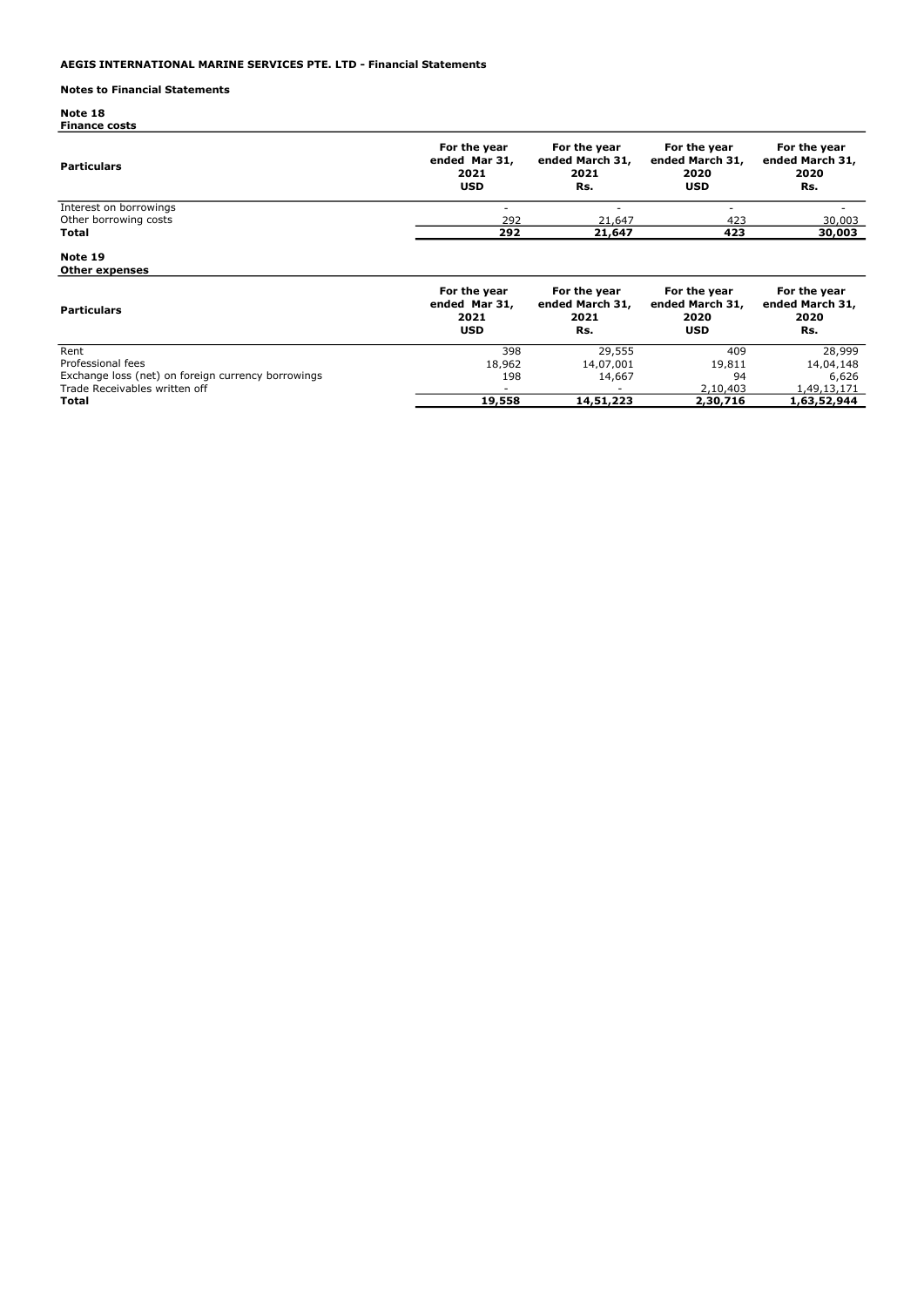#### Notes to Financial Statements

| Income tax recognised in Statement of Profit and Loss                | For the year<br>ended Mar<br>31, 2021<br><b>USD</b> | For the year<br>ended March 31,<br>2021<br>Rs. | For the year<br>ended March<br>31, 2020<br><b>USD</b> | For the year ended<br>March 31, 2020<br>Rs. |  |
|----------------------------------------------------------------------|-----------------------------------------------------|------------------------------------------------|-------------------------------------------------------|---------------------------------------------|--|
| Current tax                                                          |                                                     |                                                |                                                       |                                             |  |
| For earlier years                                                    | (244)                                               | (18,068)                                       | 253                                                   | 17,960                                      |  |
| Deferred tax                                                         | (3,372)                                             | (2,50,206)                                     | (38, 727)                                             | (27,44,934)                                 |  |
| Total income tax expenses recognised in the current year             | (3,616)                                             | (2,68,274)                                     | (38, 474)                                             | (27, 26, 974)                               |  |
| Income tax expense for the year reconciled to the accounting profit: |                                                     |                                                |                                                       |                                             |  |
| Profit before tax                                                    | (19, 835)                                           | (15, 96, 289)                                  | (2, 19, 598)                                          | (1,48,06,841)                               |  |
| Income Tax Rate                                                      | 17.00%                                              | 17.00%                                         | 17.00%                                                | 17.00%                                      |  |
| Income tax expense                                                   | (3, 372)                                            | (2,71,369)                                     | (37, 332)                                             | (25, 17, 163)                               |  |
| Tax Effect of:                                                       |                                                     |                                                |                                                       |                                             |  |
| Effect of income that is exempt from tax                             | ۰                                                   | 21,171                                         |                                                       | (1, 28, 861)                                |  |
| Utilisation of brought forward losses                                | $\sim$                                              |                                                | (1, 395)                                              | (97, 512)                                   |  |
| Adjustment in respect of earlier years (net)                         | (244)                                               | (18,068)                                       | 253                                                   | 17,960                                      |  |
| <b>lOthers</b>                                                       |                                                     |                                                |                                                       |                                             |  |
| Income tax expense recognised in profit and loss                     | (3,616)                                             | (2,68,266)                                     | (38,474)                                              | (27,25,576)                                 |  |

| Deferred tax asset/ (liability)                                              | <b>Opening balance</b> | <b>Recognised in profit</b><br>or loss<br>(Expense) / Income | <b>Recognised in</b><br>other<br>comprehensive<br>income | Recognised in<br>equity | <b>Closing balance</b> |
|------------------------------------------------------------------------------|------------------------|--------------------------------------------------------------|----------------------------------------------------------|-------------------------|------------------------|
| Brought forward losses *                                                     | 29,19,470              | 1.75.004                                                     | -                                                        |                         | 30.94.474              |
| <b>Total</b>                                                                 | 29,19,470              | 1,75,004                                                     |                                                          |                         | 30,94,474              |
| * Includes exchange difference of Rs.75,202 in respect of conversion of USD. |                        |                                                              |                                                          |                         |                        |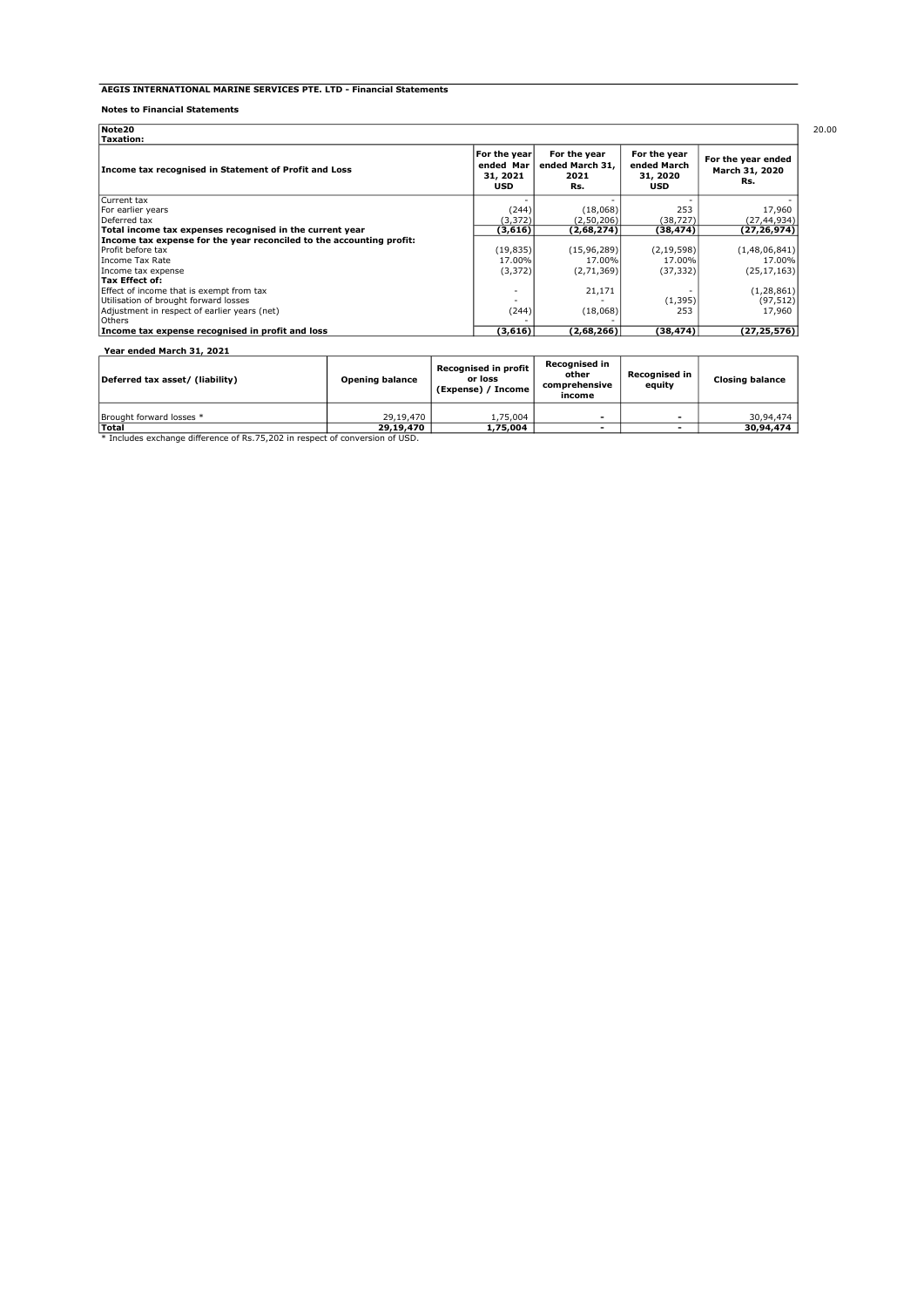#### Notes to Financial Statements

#### Note 21

#### Earnings per share

Basic and diluted earnings per share is calculated by dividing the profit attributable to equity holders of the Company by the weighted average of equity shares outstanding during the year.

| <b>Particulars</b>                              | For the year<br>ended Mar 31,<br>2021<br><b>USD</b> | For the year<br>ended March<br>31, 2021<br>Rs. | For the year<br>ended March<br>31, 2020<br><b>USD</b> | For the year ended<br>March 31, 2020<br>Rs. |
|-------------------------------------------------|-----------------------------------------------------|------------------------------------------------|-------------------------------------------------------|---------------------------------------------|
| Profit for basic and diluted earnings per share | (16, 219)                                           | (13, 28, 015)                                  | (1,81,124)                                            | (1, 20, 79, 867)                            |
| number of equity shares                         | 1,00,000                                            | 1,00,000                                       | 1,00,000                                              | 1,00,000                                    |
| Basic and diluted earnings per share            | (0.16)                                              | (13.28)                                        | (1.81)                                                | (120.80)                                    |

Note: There is no dilution to the basic EPS as there are no outstanding potentially dilutive equity shares.

#### Note 22 Segment reporting

#### a) Segment information for primary reporting (by Business segment)

Information reported to the chief operating decision maker (CODM) for the purpose of resource allocation and assessment of segment performance focuses on the types of goods and services delivered or provided. The directors of the Company have chosen to organise the segments around differences in products and services.

The Company has only one reportable business segment i.e providing assistance to Aegis Group in sourcing of Marine Products, to provide inputs on Port Infrastructure at various Ports and to explore opportunities of logistics business outside India. Hence information for primary business segement is not given. Since the Company does not have more than one business segment, no separate disclosure for segment information is required to be made.

#### b) Segment information for secondary segment reporting (by geographical segment) There is no reportable secondary segment.

- c) Segment revenue reported represents revenue generated from external Customers.
- d) Single Customer who contributed 10% or more of the revenue for the year are:

| <b>Customer</b> | For the year<br>ended<br>March 31, 2021   March 31, 2020 | For the year<br>ended |
|-----------------|----------------------------------------------------------|-----------------------|
| Customer 1      |                                                          | 100                   |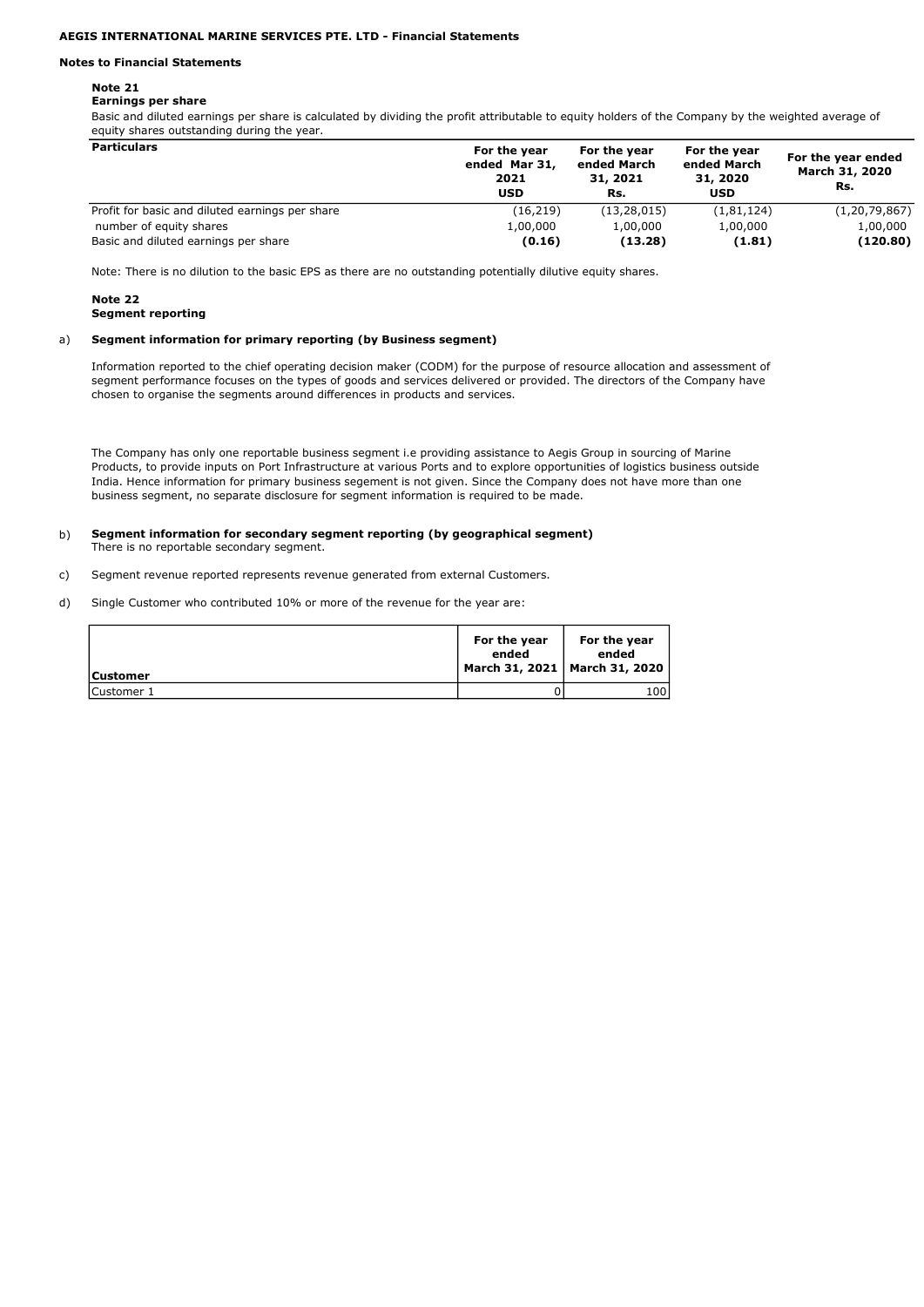Notes to Financial Statements

#### Note23 Related party transactions:

#### a) Names of related parties and description of relationship where control exists

Aegis Logistics Limited (ALL) Holding Company

#### b) Transactions during the year with related parties:

There are no related party transcations during the year.

#### Note24

Financial instrument

#### 24.1 Capital Management

The Company manages its capital to ensure that the Company will be able to continue as going concern while maximising the return to stakeholders through the optimisation of the debt and equity balance.

The Company determines the amount of capital required on the basis of annual planning and budgeting and its plan for working capital and longterm borrowings. The funding requirements are met through equity, internal accruals and a combination of both long-term and short-term borrowings. The Company monitors the capital structure on the basis of total debt to equity and maturity profile of the overall debt portfolio of the Company.

|                                                                   |                | (in INR)       |  |  |
|-------------------------------------------------------------------|----------------|----------------|--|--|
|                                                                   | As at          | As at          |  |  |
|                                                                   | Mar. 2021      | March 31, 2020 |  |  |
| Gross Debt (long-term and short-term borrowings including current |                |                |  |  |
| maturities)                                                       | . .            |                |  |  |
| Cash and bank balances                                            | 96.686         | 8.01.816       |  |  |
| Net debt                                                          | (96.686)       | (8,01,816)     |  |  |
| Eauity                                                            | 59,54,288      | 59,54,288      |  |  |
| Debt equity ratio                                                 | $\blacksquare$ |                |  |  |

#### 24.2 Financial risk management

The Board of Directors reviews and agrees policies for managing each of these risks, which are summarised below. The Company's principal financial liabilities, other than derivatives, comprise of loans and borrowings, trade and other payables. The main purpose<br>of these financial liabilities is to finance the Company's operations. The cash and cash equivalents that derive directly from its operations. The Company is exposed to market risk, credit risk and liquidity risk. The<br>Company's senior management oversees the management of these risks. The Company provides assurance to the Company's senior management that the Company's financial risk activities are governed by appropriate policies and<br>procedures and that financial risks are identified, measured and managed in accord

#### (A) Market risk

market prices. Market risk comprises three types of risk: currency risk, interest rate risk and other price risk, such as equity price<br>risk and commodity risk. Financial instruments affected by market risk include loans an financial instruments. Market risk is the risk that the fair value of future cash flows of a financial instrument will fluctuate because of changes in market prices.

#### (1) Foreign currency risk management:

Foreign currency risk is the risk that the fair value or future cash flows of an exposure will fluctuate because of changes in foreign exchange rates.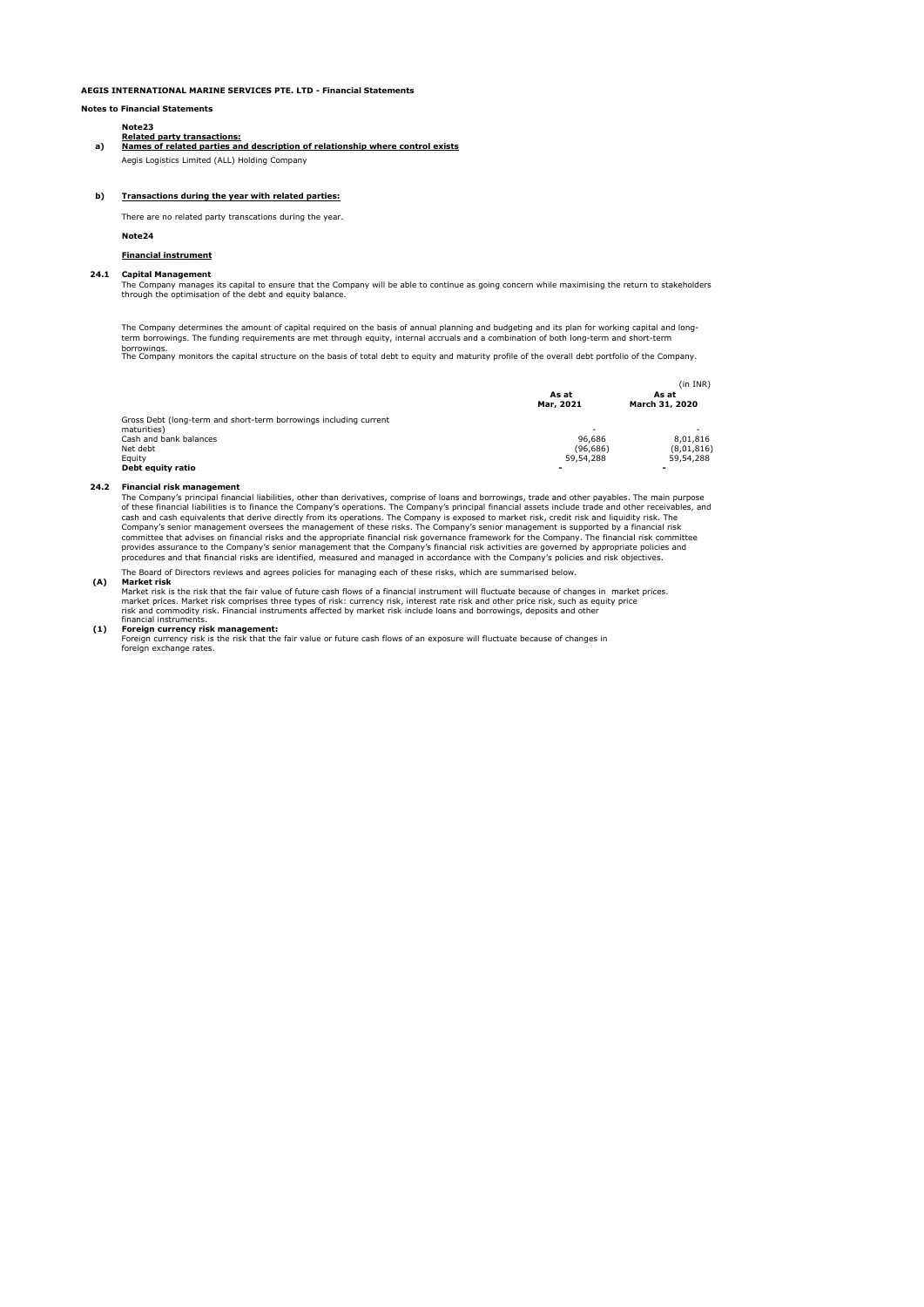#### Notes to Financial Statements

The carrying amounts of the Company's foreign currency denominated monetary assets and monetary liabilities at the end of the reporting period are as follows:

#### As on 31st Mar, 2021

|                         | Liabilities |              |           | Assets    |              |           | Net      |  |  |  |
|-------------------------|-------------|--------------|-----------|-----------|--------------|-----------|----------|--|--|--|
| Currency                | Gross       | Exposure     | Net       | Gross     | Exposure     | Net       | overall  |  |  |  |
|                         | Exposure    | Hedged using | Exposure  | Exposure  | Hedged using | Exposure  | Exposure |  |  |  |
|                         |             | derivatives  |           |           | derivatives  |           |          |  |  |  |
| lsgd                    | 23,116      | $\sim$       | 23,116    | 20,754    | -            | 20,754    | (2,362)  |  |  |  |
| Equivalent INR of above | 12,07,707   | -            | 12,07,707 | 11,70,498 |              | 11,70,498 | (37,210) |  |  |  |

#### $A$ s on 31st March, 2020

|                         |          | Liabilities  |             |           | Assets       |           | Net         |
|-------------------------|----------|--------------|-------------|-----------|--------------|-----------|-------------|
| Currency                | Gross    | Exposure     | Net         | Gross     | Exposure     | Net       | overall     |
|                         | Exposure | Hedged using | Exposure    | Exposure  | Hedged using | Exposure  | Exposure    |
|                         |          | derivatives  |             |           | derivatives  |           |             |
| <b>SGD</b>              | 8,709    | -            | 8,709       | 20,754    |              | 20,754    | 12,045      |
| Equivalent INR of above | 4,18,175 | $\sim$       | 4,18,175,00 | 11,54,344 |              | 11,54,344 | 7,36,168.92 |

#### Foreign currency sensitivity analysis:

Movement in the foreign currency impacts its revenue. The foreign exchange rate sensitivity is calculated for each currency by aggregation of the net foreign exchange rate exposure of a currency and a parallel foreign exchange rates shift in the foreign<br>exchange rates of each currency by 1%, which represents Management's assessment of the reasonab exchange rates.

The following table details the Company's sensitivity movement in the foreign currencies:

Impact on profit or loss (increase/ decrease by 1%)  $\overline{A}$ As at

|            | 83 OL<br>31.03.2021 | 83 GL<br>31.03.2020 |
|------------|---------------------|---------------------|
| Impact     |                     |                     |
| lIncrease  | (372.10)            | 7,361.69            |
| l Decrease | 372.10              | (7,361.69)          |

#### (2) Interest rate risk management:

The Company is exposed to interest rate risk pertaining to funds borrowed at both fixed and floating interest rates. Company generally uses it's funds from intereral accurals and therfore is not exposed to interest rate risk.

#### (B) Credit risk

Credit risk is the risk of financial loss to the Company if a customer or counterparty to a financial instrument fails to meet its contractual obligations, and arises principally from the Company's receivables from customers. Credit risk is managed by the<br>Company through monitoring the creditworthiness of customers to which the Company grants credit business. The credit terms are generally based on the terms and conditions mentioned in the contract/ agreement with the

counterparties. The major customers are generally the public sector undertakings.

The average credit period is in the range of 7 days to 60 days. However, for selected cases, extended credit period is given. Outstanding customer receivables are regularly monitored and allowance for doubtful debts on a case to case basis.

#### (C) Liquidity risk

Liquidity risk refers to the risk that the Company can not meet its financial obligations. The objective of liquidity risk management is to maintain sufficient liquidity and ensure that funds are available for use as per requirements. As a prudent liquidity risk<br>management measure, the Company closely monitors its liquidity position for the Company's short liquidity requirement.

The Company manages liquidity risk by maintaining adequate balances on hand, funding support from ultimate holding company<br>and continuously monitoring actual cash flow and by matching the maturity profiles of financial ass